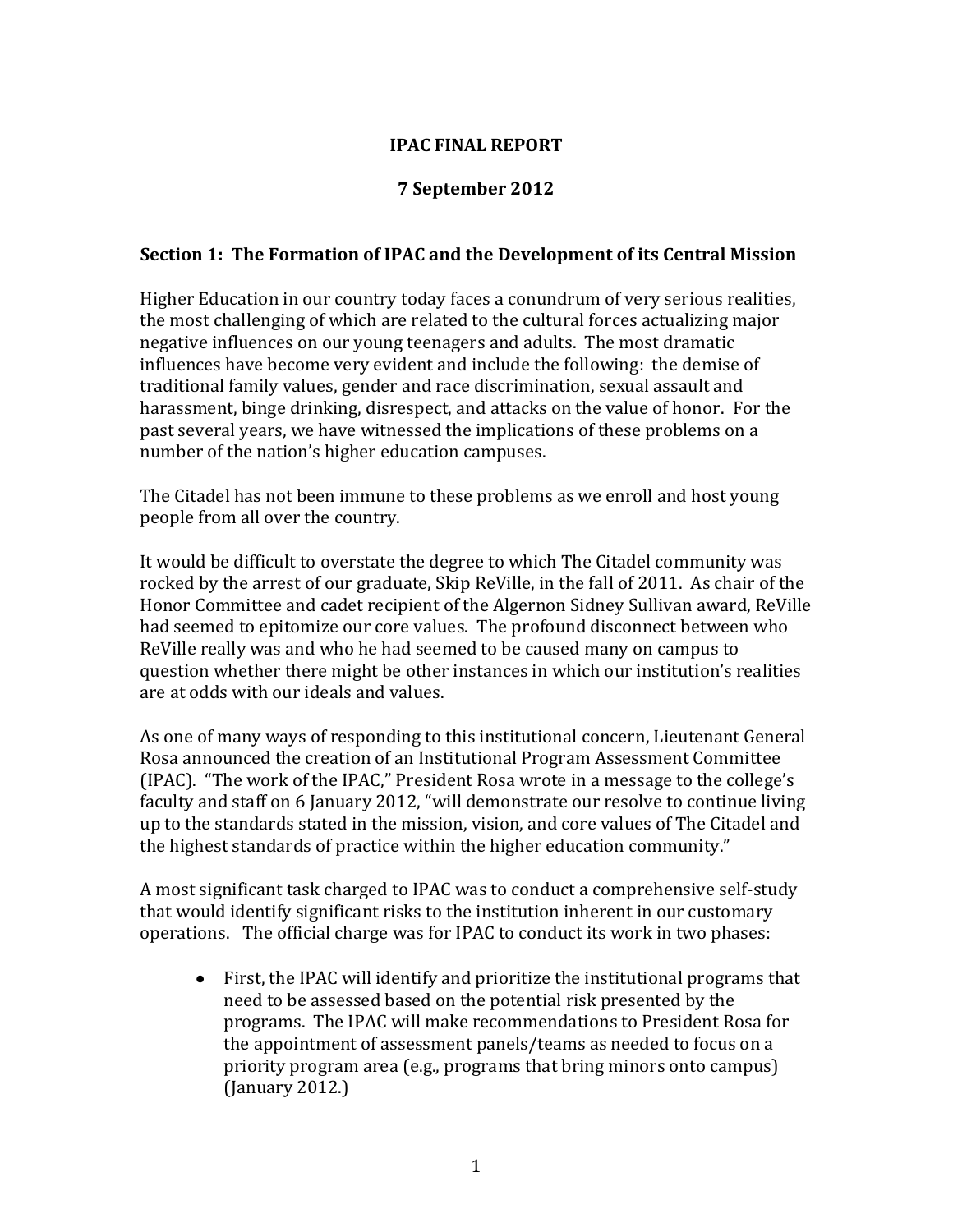Second, once that review is completed, the IPAC will recommend  $\bullet$ improvements in the management of and administrative policies and procedures (to include compliance requirements) for Citadel programs that may present potential risk to the college and its key constituents (e.g., students, faculty and staff, alumni). (April/May 2012) The second phase will result in recommended modifications to programs, policies, and procedures, which are needed to strengthen the institution, incorporate best practices in higher education, maintain a unique military culture, and minimize risk for the institution and our constituents.

President Rosa asked Dr. John Palms, one of our college's most distinguished graduates and a former president of the University of South Carolina, to chair IPAC. Dr. Russell Warren, who has been provost and acting president of James Madison University as well as president of Truman State University, agreed to serve with Dr. Palms, thereby providing more external expertise. Joining Drs. Palms and Warren on the IPAC were, from within The Citadel, Deans Bo Moore and Ron Welch, Patricia McArver of the School of Business, Coach Kevin Higgins, Janet Shealy, the Director of Cadet Advocacy, Response, and Education, Colonel Douglas Fehrmann of the Krause Center, Dr. Suzanne Bufano, the Director of the Counseling Center, and Justin Pearson of the Admissions Department. Professor Harry Carter, our former provost and an expert on the theory and practice of leadership in higher education, was named Vice-Chair of IPAC.

To begin the self-study, a meeting was held with The Citadel Experience Integration Team (CEIT). With a membership including, among others, Provost Sam Hines, the Commandant of Cadets, the College Chaplain, the Executive Director of the Krause Center for Leadership and Ethics, and the faculty advisor to the Honor Committee, the CEIT is very familiar with both the realities and highest ideals of the institution. In response to General Carter's questions about possible areas of risk, CEIT members identified more than a dozen.

This list of concerns was taken to a series of six focus groups convened in early January. The focus groups were made up of the following constituencies. From the corps of cadets, there were separate groups made up of the top nine ranking cadets and other upperclassmen, the human affairs officers (24), representative fourthclassmen (20—nominated by their CIT 101 instructors), and representative thirdclassmen (16—nominated by their LDRS 201 instructors). There were two focus groups of staff members—one of TAC officers (20) and one of NCAA coaches and athletic administrators (10).

Each focus group participant was given the list developed by the CEIT, and each item on the list was discussed from a definitional point of view. Then each participant was asked to pick a "top five." The participants were also encouraged to add to the list, if they felt that there were significant issues not present on the CEITdeveloped list.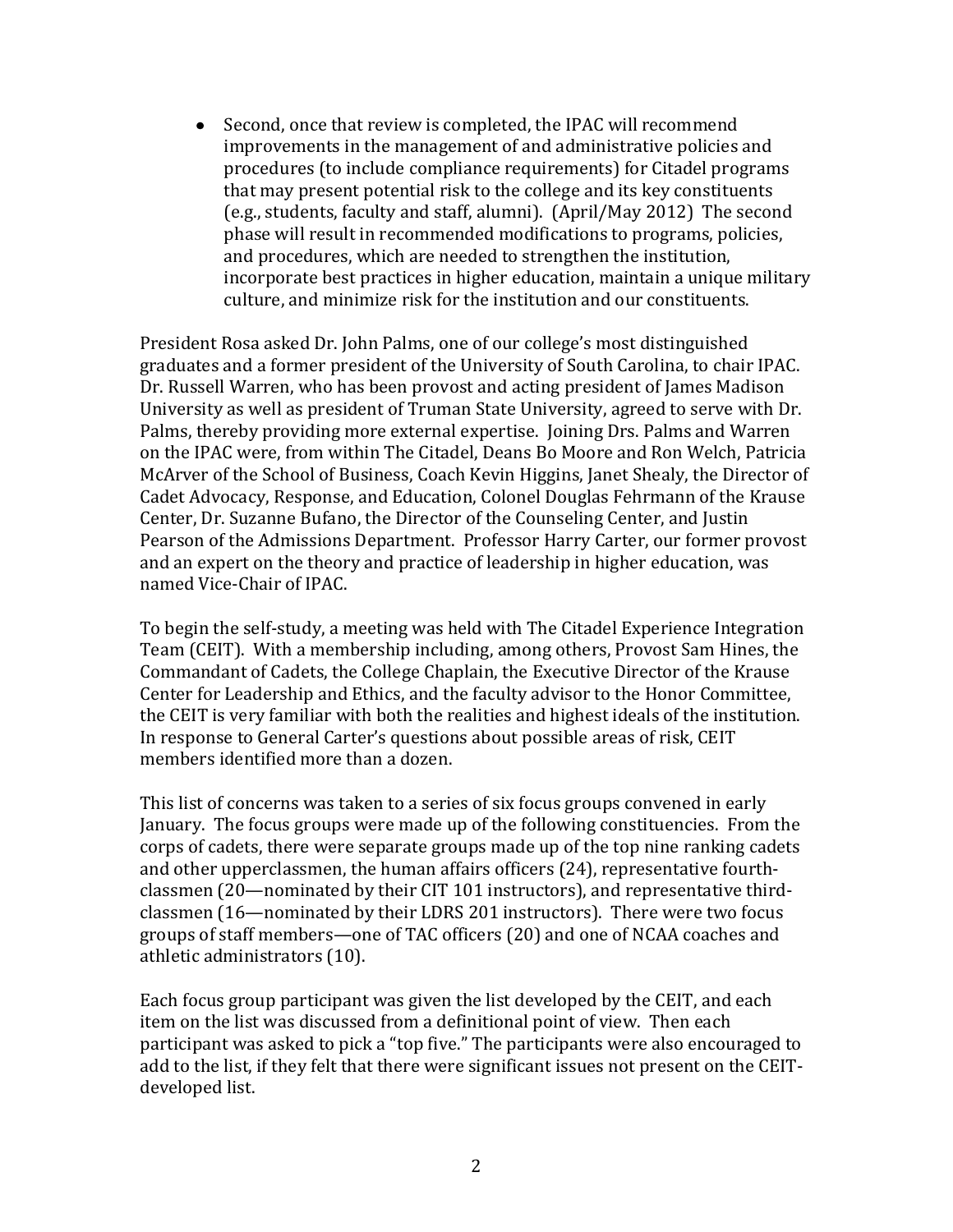Following the meetings, Institutional Research analyzed the results of the "top five" listings by the different participants.

Given the specific nature of the different groups, there were inevitable discrepancies among the cadets. Fourth classmen, for instance, saw "fourth class training abuses" as a substantially higher risk than did their fellow cadets. There was, nonetheless, substantial agreement among them all regarding eight issues. Their top issue, by far, was

"accountability and exceptions to policies/standards" (mentioned by 39 of the 82 cadet respondents).

This was followed by

- "discipline system" (34 respondents),
- "communications and transparency" (33) and
- "substance abuse with special emphasis on alcohol & K2" (33).

Slightly below this second group of issues was a third pair

- "sexual harassment/abuse & gender issues" (31) and
- "honor system" (30).

Slightly below that, the cadets as a whole listed a final pair of issues

- "institutional decision making" (28) and
- "fourth class training abuse" (27).

The coaches had four issues at the top of their list: "honor system" (10), "fourth class training abuses" (9), "discipline system" (7), and "sexual harassment/abuse & gender issues" (6).

The TAC officers had as their top issue by far "Fourth class training abuses" (12); then they had a second group of three issues—"communications & transparency," "discipline system," and "honor system" (each with 8 mentions)—and a third group of three, each with seven mentions—"sexual harassment/abuse & gender issues," "accountability and exceptions to policies and standards," and "other cadet training abuse (Summerall Guards and other groups)."

There are obvious differences in priorities among the different focus groups. While most of the cadets other than the freshmen had "fourth class training abuses" as a low priority, the TACs had it as their highest. But agreements among the focus groups are notable. The cadets, coaches, and TACs all agreed that the cadet discipline system is a significant issue. The cadets and TACs shared a concern with "accountability and exceptions to policies & standards." All of the groups noted problems with the honor system, although the TACs and especially the coaches saw this as a more significant concern than the cadets did.

On behalf of IPAC, Institutional Research also conducted an online survey of the college's faculty and staff. Surveys were sent to 946 individuals and were completed by 315, a response rate of 33%. Like the focus group participants, the faculty/staff members were invited to list five areas of concern. They were given examples from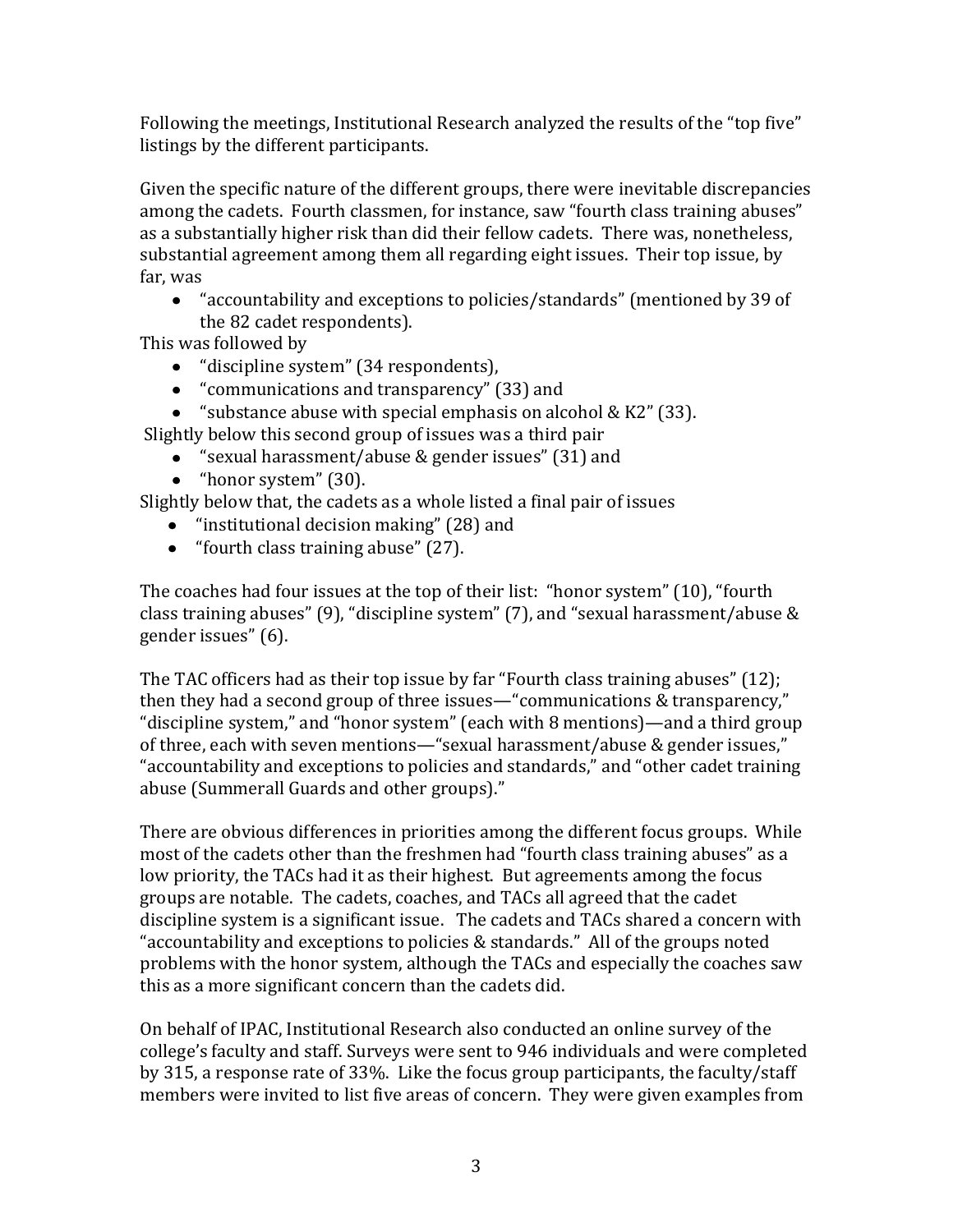the CEIT list that the focus group participants had used but were told that "the items listed above are just examples" and that they "may or may not include any of them."

The open-ended nature of the survey led to a wide number of issues receiving mention, but the responses did focus on a small handful of issues. Nearly half of the respondents identified "sexual harassment/abuse & gender issues" as a significant concern. About one-third of the respondents identified "fourth class training abuses." The other issues that drew substantial mention were "substance abuse," "honor system," and "discipline system."

An interesting discrepancy between the survey results and the findings of the focus groups is the relative weight given to the issue of "sexual harassment/abuse & gender issues." The faculty & staff survey had this as by far the top area of risk to the institution, while the cadets as a whole, coaches, and TACs had it somewhere in the middle. (The cadet human affairs officers did have this issue as their top concern.)

In response to this data from the survey and the focus groups and after reflecting on their own sense of the risks to the institution, the IPAC as a whole identified two tiers of issues. The first tier was made up of five issues:

- sexual assault, harassment, gender and racial bias
- alcohol and substance abuse
- hazing and training abuse
- honor system
- discipline system.

In the second tier were four issues:

- disaster preparedness (including issues of campus security)
- student welfare & morale
- employee welfare & morale
- questions involving accreditation and certification.

On 24 January 2012 IPAC briefed President Rosa on the two tiers of issues. Following this briefing, President Rosa decided on six investigative panels, one each for the five first tier issues and a sixth for campus security and student and employee welfare and morale.

Volunteers for the six panels were solicited from the college's faculty and staff. Provost Hines and Professor Carter worked to staff the panels with a strong crosssection of faculty members and staff members. They also recruited several prominent alumni to serve on panels.

One key principle followed in staffing the panels was to ensure that members would be knowledgeable and interested in their subject, but in no case at that time professionally responsible for it. So, for example, the Faculty Advisor to the Honor Court did not serve on the panel on the cadet honor system, nor did the Assistant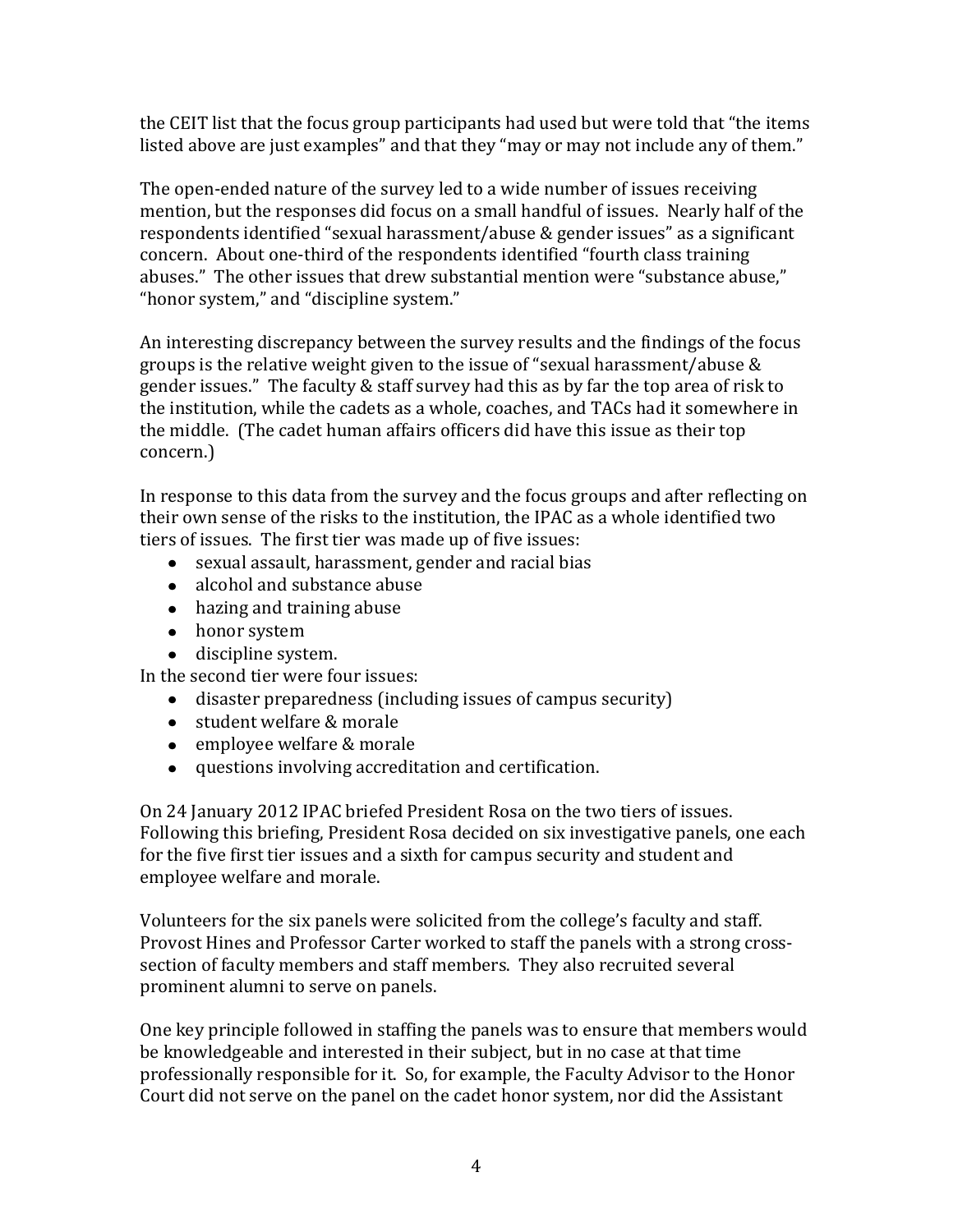Commandant for Discipline serve on the panel on the cadet discipline system. In both cases these individuals provided information and perspective to the respective panels, but the panels retained their own objectivity and independence.

With the establishment of the six investigative panels, IPAC had thus fulfilled the first part of its charge.

# **Section 2: IPAC Top Ten Recommendations**

On 7 March General Rosa and Dr. Palms held a meeting with IPAC and the six IPAC panels, beginning the second, main phase of the IPAC self-study.

The six IPAC panels met continuously throughout the months of March and April, identifying elements of risk within their areas and developing recommendations for improvements. It soon became apparent, however, that drafting well-informed reports was going to take longer than eight weeks. The deadline for the separate panel reports was therefore extended until the end of July.

But in order for President Rosa to brief the Board of Visitors and for the college's administration to begin work on some of the matters that IPAC would be bringing forward, the panels were asked to identify their most important recommendations. Working closely with the chair, the other members of IPAC, and the panel chairs, a briefing was prepared for President Rosa on 14 May of IPAC's top ten recommendations.

IPAC's top ten recommendations are as follows:

- Implement mandatory background checks and training programs for employees, students, and volunteers involved with youth programs.
- Modify, consolidate and promulgate policies and procedures regarding protection of youth
- Establish a full-time alcohol prevention program for the entire campus
- Improve weapons security on campus (M14s & personal weapons)
- Lock doors on all cadet rooms in the barracks
- Reinvent the OC Program and "Take back the Night"
- Implement the operational changes regarding the Honor system
- Implement the operational changes regarding the Summerall Guards
- Develop and implement a workable plan to address the hostile environment that exists with regard to women in the Corps of Cadets.
- Develop and implement a new plan to diversify the workforce and student body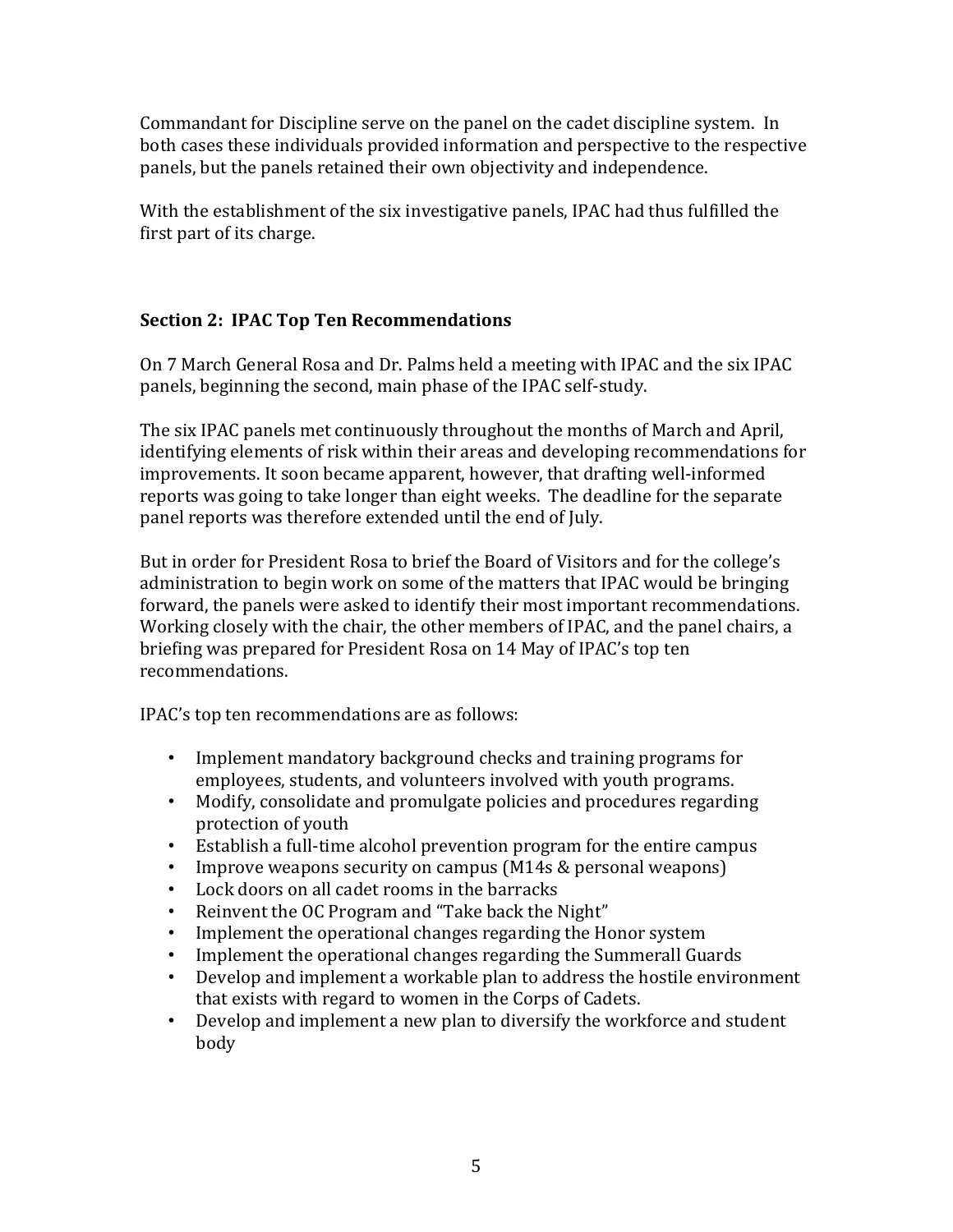To avoid redundancy in this report, we will discuss the top recommendations in the paragraphs devoted to the separate panels. Documentation of the issues can be found in the actual panel reports presented as appendices to this narrative.

At the May briefing, President Rosa asked for information on two other matters not covered in the IPAC top ten—fourth-class training and mentoring programs such as the host family program. The panel on training abuses had devoted most of its attention to questions about Summerall Guards, but fourth-class training has remained on its agenda. The panel recommendations on fourth-class training are discussed below. Regarding mentoring programs, Professor Carter decided to take the lead himself since the question didn't fit naturally into any one of the current panels. In a follow-up meeting in early July between the President, the vicepresidents, and the IPAC panel chairs, the following concerns associated with the mentor programs and sponsor program were identified:

- Establishment of program goals
- Selection and assignment of mentors, to include the issue of background checks
- Integration of the programs with The Citadel experience
- Evaluation of the programs

The decision was made that the Citadel Experience Integration Team should be responsible for addressing these issues.

Subsequent to the May briefing and the July follow-up meeting, the Provost developed an action plan for the top ten IPAC recommendations. A coordination plan, linking members of IPAC to the relevant vice-presidents regarding each of the top ten recommendations was also developed.

# **Section 3: IPAC Panels**

Each panel submitted its report in late July 2012. These complete reports are presented here as appendices 2 through 7. For the reader's convenience, we provide here summaries of each report. Appendix 1 contains the recommendations from each panel.

• IPAC Panel on the Cadet Discipline System

Chaired by Dean Bo Moore of the School of Humanities and Social Sciences, the IPAC Panel on the Cadet Discipline System examined the current policies and practices of the cadet discipline system. The January focus groups had so prominently featured concerns about "accountability and exceptions to policies/standards" that *consistency* and the *targeting of cadets* were among the items this panel was asked to consider. They were also asked to look at the role of the TACs and OCs and the conceptual base of the entire discipline system.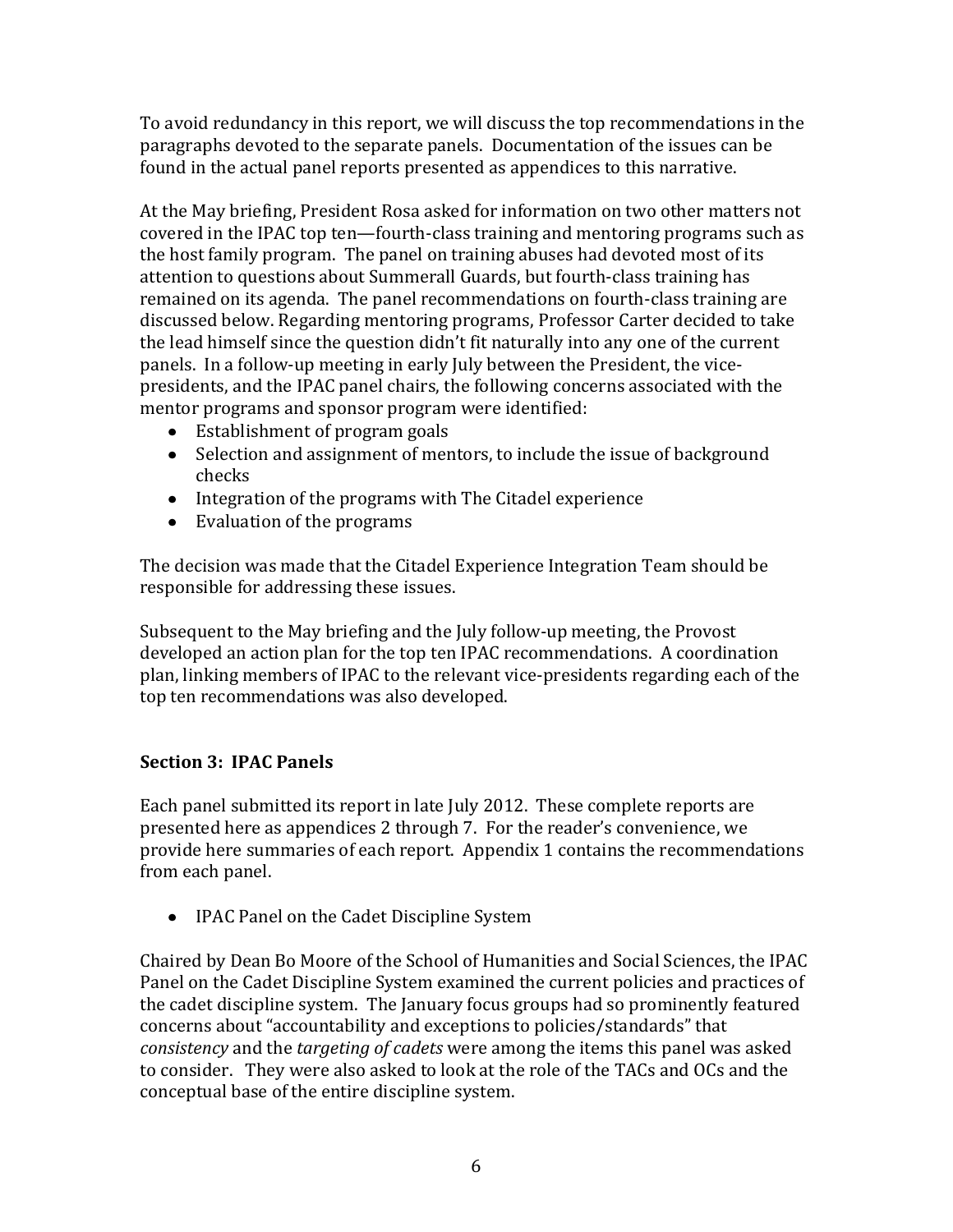In fulfilling their charge, this committee reviewed the college's official publications such as the Blue Book, White Book, Red Book, and the Honor Manual. They also consulted internal documents such as the recent Social Climate Surveys and Commandant's briefings to the Board of Visitors. They conducted extensive interviews of cadets, TACs, OCs, and other members of the Commandant's department, including the Assistant Commandant for Discipline and the Commandant of Cadets himself. Finally, three panelists made unannounced nighttime observation visits to the barracks.

Panelists (four of whom had once been cadets) were surprised at how exceedingly cumbersome and antiquated the operations of the discipline system are.

- With more than 350 pages of regulations, our policies are far more elaborate than those of other military institutions such as VMI, Norwich, and West Point. Testimony to the Panel indicates that "very few (if any) people try to read, much less understand and follow, the intimidating volume of written rules."
- Our process of adjudicating punishments involves cadet commanders, TAC officers at both the company and battalion level, and administrators in Jenkins Hall. As a result, it frequently takes about two weeks for a punishment actually to be assigned. Part of the delay is that much of this is done in handwriting, with paper copies being handed from person to person along the way to a final disposition.
- Although computerized, the Class Absence System nonetheless generates an enormous amount of paperwork, as cadets compose ERWs to avoid punishment and various college officials respond to them. The estimate is that roughly 40% of the administrative activity in the discipline system has to do with class absences.
- Because so much of the discipline system still takes place in a "pencil and paper" environment, the Panel was unable to answer with confidence the question in its charge regarding consistency. The Panel report points out that "there is no centralized, electronic data base that lends itself to making systematic comparisons and evaluations."

The Panel also expressed significant concern about the conceptual model of the discipline system, which seems to stress "intimidation and punishment" and which seems very much at odds both with psychological research on developing self–discipline and with the best practices of the United States Armed Forces. Panelists also heard of significant variations in disciplinary emphasis and practice between companies, and about the lack of systematic training and evaluation of TACs.

But the Panel's greatest concern has to do with the Night OC system, which, the report indicates, "is in need of major change and perhaps ought to be eliminated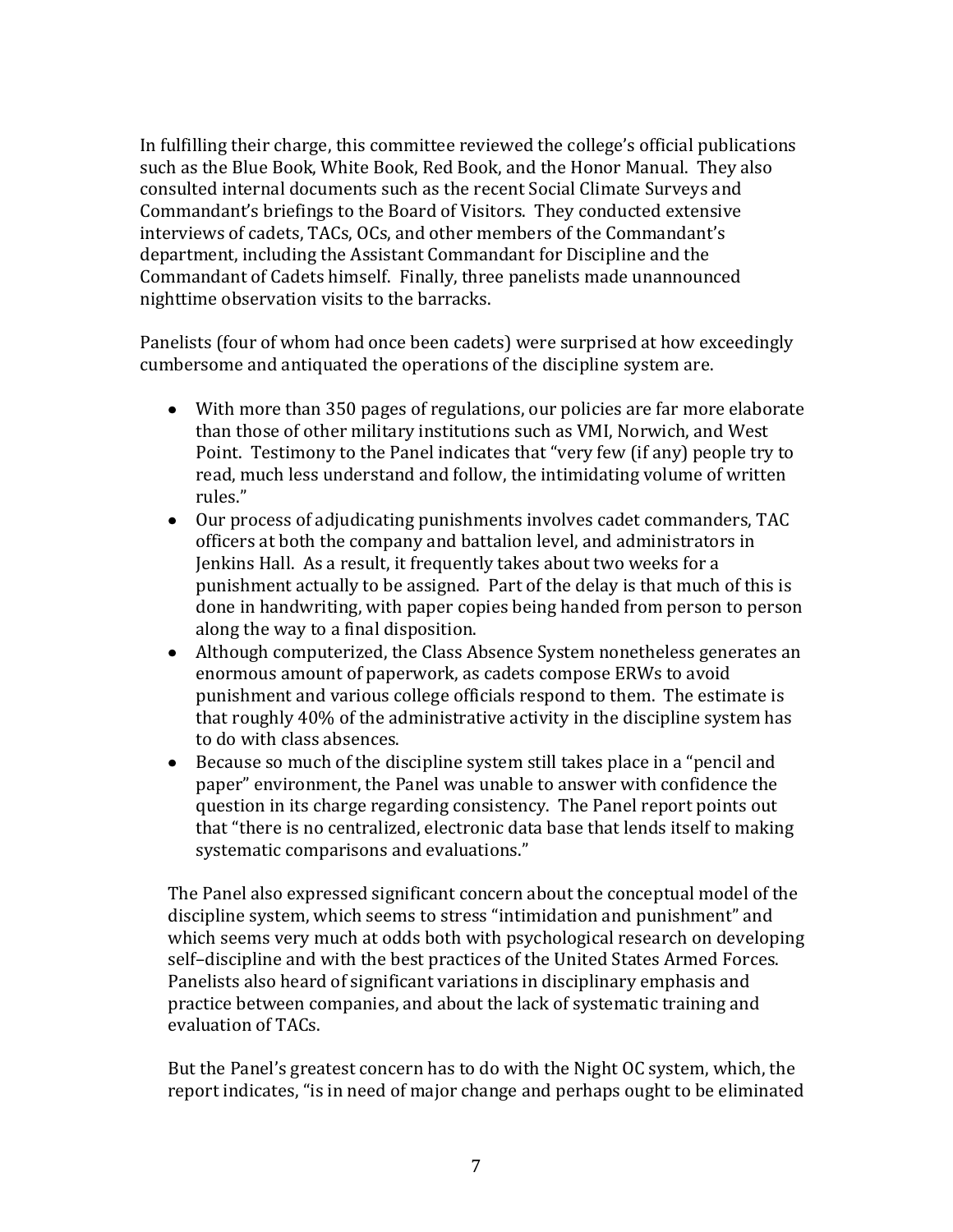altogether and replaced by something different." Testimony to the Panel indicated that the OCs "exercise little authority and are not well respected by cadets." The unannounced nighttime visits by three panelists to the barracks strongly corroborated this testimony. (Reports on these observation visits are included as attachments to the Panel report.)

*Recommendations and Conclusion* Given its importance, the summary and conclusion of the panel report is also presented here:

The Citadel's disciplinary system is broken. Its written rules for cadets are too long and complex to serve as an optimally effective code of conduct. Few, if any, people read all of them. Many read virtually none of them. Common law "traditions"—many of which violate either the spirit or the letter of the written rules—within individual companies exercise greater power over cadet behavior. TACs, OCs, and cadet leaders are given vague mission statements, no measurable goals to achieve, no targeted training on how to accomplish them, and no regular evaluations of their performance in comparison to their peers. Most recordkeeping is done with pencil and paper. Administration of the system is cumbersome and inefficient. There is no electronic database with all of the readily accessible information necessary for an empirical assessment of how well the college is performing the various missions it has undertaken within the Corps of Cadets. There is a wide variation in the manner in which rules are interpreted, followed, and enforced. Intimidation and punishment—rather than encouragement and more positive motivational techniques—appear to be the norm. Opportunities for serious misbehavior are much greater than they should be—especially during the understaffed evening hours when there are real and present dangers of catastrophic incidents. But even absent the occurrence of such incidents the wide gap that exists between stated principles and actual practices steadily harms the college, undermines its credibility, and if permitted to continue poses no less a threat to its vital interests. Broadly based and well-integrated reforms should be pursued immediately to reduce present risks, reverse existing trends, and create a new disciplinary system that is better suited to achieving The Citadel's mission of producing enlightened, principled, and successful leaders for the increasingly diverse and globalized society of the twenty-first century.

The Panel on the Discipline System has made eight recommendations, which are listed in the report, which is Appendix 2. The IPAC top recommendation regarding the Night OCs comes from this panel, as well.

The problems with the discipline system that the Panel was able to document are so significant that the IPAC as a whole has added the following to its list of top recommendations: "The College must undertake a major reform of the cadet discipline system, to include the approach and philosophy used for discipline."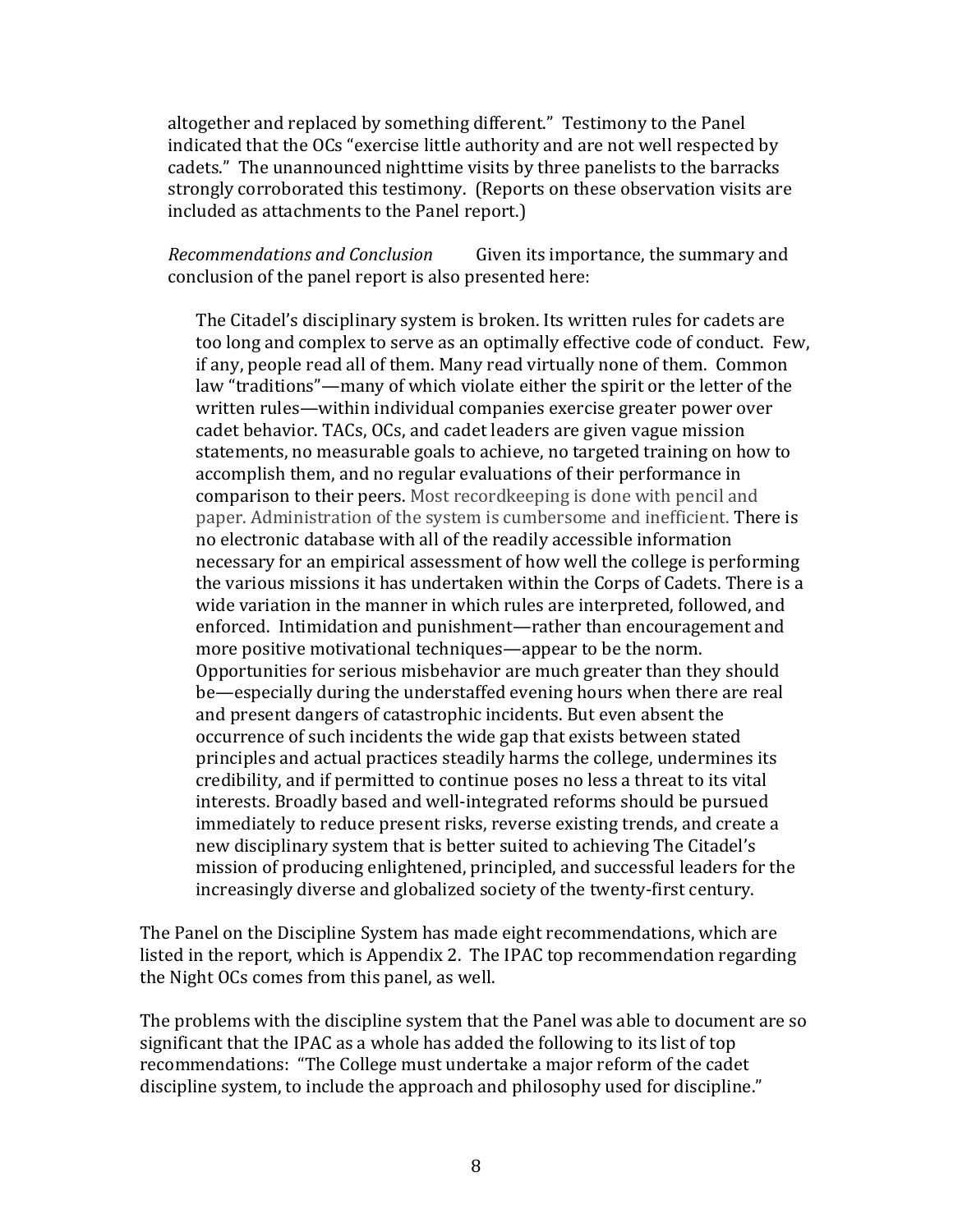• IPAC Panel on the Cadet Honor System

The IPAC Panel on the Cadet Honor System worked to develop new Standard Operating Procedure documents for the honor system—one on the duties of the Faculty Advisor, one on the selection of members of the Honor Committee, and one on the structure and function of Honor Boards of Review.

In being tasked to develop these documents, this Panel had a considerably more focused charge than the other panels. There are two reasons for this:

- First of all, the honor system already functions as a way of keeping risk away from the college. As the college's general counsel confirmed to the Panel, colleges have a great deal of discretion in disciplining students. Courts will not interfere unless colleges act arbitrarily and without regard to students' rights. So in developing the SOPs, the Panel was not identifying a risk but was, instead, enhancing the operations of a fundamental cornerstone of the college's operations.
- Second, as mentioned above, the January focus groups all identified the cadet honor system as a cause of concern. These results highlighted what President Rosa and others had felt for some time—the honor system needed attention. On a few occasions, trial findings of "in violation" had been overturned by Honor Boards of Review or by the President himself because of procedural problems where the Honor Court had not followed its published standards. The President was also concerned about whether accused cadets were receiving fair and objective advice. The IPAC Panel was a way to act on these concerns in developing new SOPs that would enhance equity and transparency in the operations of the honor system.

Chaired by Colonel Douglas Fehrmann, the IPAC Panel on the Honor System began its work by looking over files and reports pertaining to the current and past operations of the court. Colonel Fehrmann reported to the panel on a telephone interview that had taken place with representatives of the honor system at VMI. Panelists also looked over the honor manual from the United States Air Force Academy. They also conducted interviews with The Citadel's general counsel, with the current and previous advisors to the court, Professors Kyle Sinisi and Michael Barrett, and with Coach Kevin Higgins.

To facilitate the drafting of the SOPs, one of the panelists used the honor manual to create a flow chart tracing a hypothetical case from accusation through its ultimate disposition. Panelists then examined every step with a view to enhance equity and transparency.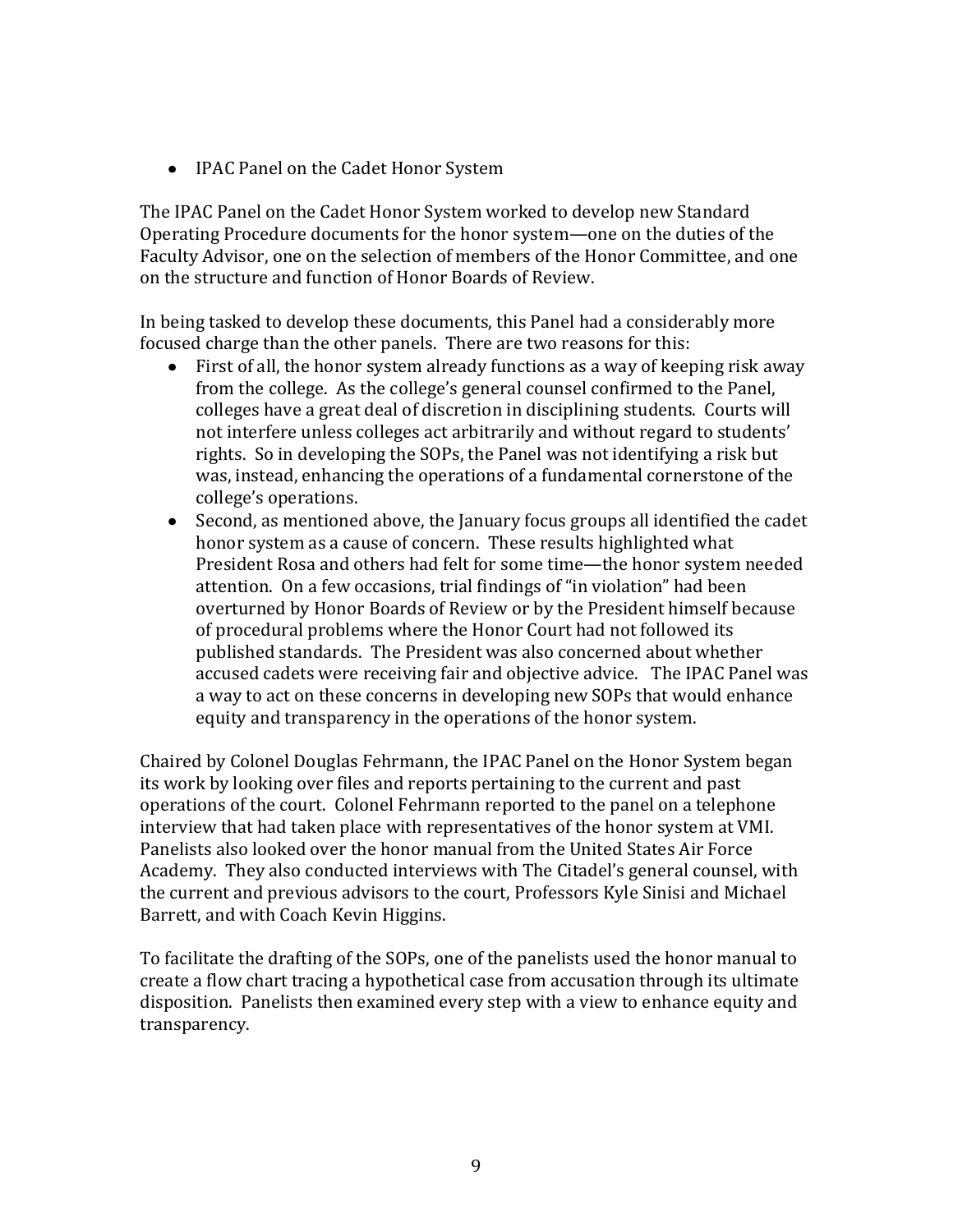The proposed SOPs are an integral part of the panel report, which is Appendix 3, and should be read in their entirety. What follows is a brief description of the principal changes to be found in the SOPs.

*The SOP for Faculty Advisor* A most important feature of the new SOP on the duties of the faculty advisor is the proposed creation of a three-person staff—the Faculty Advisor to the Honor Court (FAHC), and two Advisors for Investigations, one for the prosecution (the AIP) and one for the defense (the AID).

At The Citadel, the tradition has been for a single faculty member to serve as advisor to the Honor Court. The work is exceptionally time intensive. Its corps is smaller and the number of violations per year is proportionately smaller still, but VMI has three people advising its honor court. Although he does not agree with the changes suggested by the IPAC panel, the former faculty advisor, Professor Sinisi, did indicate that he could have used some help in fulfilling his duties.

The position of Faculty Advisor has traditionally been without term limits and without any formal supervision. In the new SOP, the FAHC will serve a maximum of five years and will be evaluated annually by the Director of the Krause Center for Leadership and Ethics. The Krause Center Director will be the president's senior advisor on the honor system.

One of the most significant criticisms of the honor system has been that, when a case is being developed, the Faculty Advisor gives advice to both the Vice Chair for Investigations and his or her investigative teams and to the accused cadet. This can be seen as a conflict of interest. Working as closely as they do together over the course of a year, the Faculty Advisor and VCI inevitably form a working relationship that critics believe could prove prejudicial to accused cadets. The proposed creation of the two new advisor positions is intended both to separate the FAHC from investigations and to create the opportunity for an accused cadet and those helping with his or her defense to receive objective advice during the entire process. In the new SOP, the AIP and AID will work separately with the prosecution and defense. The FAHC will supervise the process.

Currently cases are approved for investigation by the Executive Assistant to the President and for trial by the cadet Vice Chair for Investigations. In the new SOP, it is proposed that the Deputy Director of the Krause Center assume the role of the EAP. (This is part of the move shifting the honor system to the Krause Center for Leadership and Ethics, the most appropriate venue for it.) The FAHC will, after consulting with the Honor Court president and the AIP and AID, approve all cases for trial.

The SOP for the Honor Committee One of the most significant concerns recently raised about the honor system is that sometimes cadets have served on courts despite being ineligible to do so. The IPAC panelists strongly believe that members of the honor court must be above reproach. The new SOP mandates that cadets who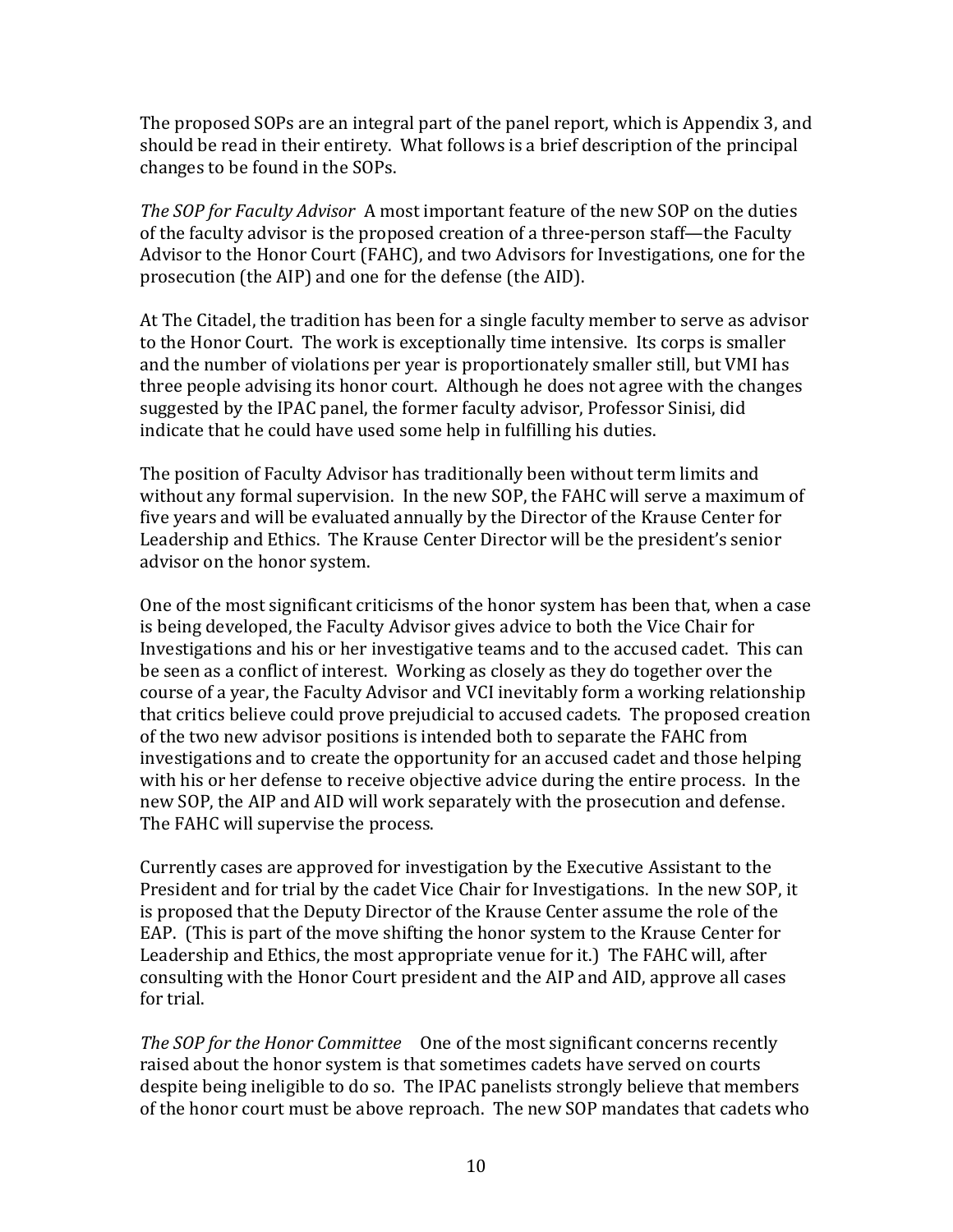serve on the honor committee must be proficient in terms of academics, discipline, and fitness. Regarding discipline, the requirement is that "cadets who have committed a Class I offense during the current or previous year are ineligible for nomination/election [to the Honor Committee]. Cadets who have been suspended or dismissed from the college for any type of disciplinary offense and subsequently readmitted are ineligible for nomination/election to the Honor Committee." Regarding academics, members of the Honor Committee must have attained the classification of "1A" in fall and "1B" in spring; they must also have at least a 2.3 GPA. Prior to each trial, the FAHC has the duty of confirming that each member sitting on the panel currently meets all requirements for service on the Honor Committee.

*The SOP for Honor Boards of Review* The only significant changes proposed here are that the Deputy Director of the Krause Center will take over the role of the Executive Assistant to the President in establishing HBORs, that academic department heads may now serve as chairs of HBORs, and that the Advisor for Investigations/Defense (AID) will be available as an advisor to the appellant.

*Recommendations and Conclusion* The adoption of the operational changes in the cadet honor system described in the new SOPs is an IPAC top recommendation. The Panel on the Cadet Honor System has made additional recommendations regarding record keeping and honor education. The Panel also recommends a comprehensive review of the college's honor system, covering, among other matters, the problem of overlap between the college's cadet discipline and honor systems.

• IPAC Panel on Hazing and Training Abuses

Chaired by Associate Provost Mark Bebensee, the IPAC Panel on Hazing and Training Abuses spent a significant amount of time in March and April focused not on freshmen, but on upperclassmen. They did this because rumors were widespread on campus about bizarre practices involved in the training and selection process of the 2011 and 2012 Summerall Guards. In looking into the matter, panelists discovered that the Commandant's department was conducting its own inquiry. The Commandant of Cadets met with the panel and shared what he had learned.

Upon hearing the Commandant's testimony, panelists developed recommendations of how to respond to the training abuses associated with the Guards. These recommendations are as follows:

1. Until further notice, all off-campus performances/trips for the 2013 Summerall Guard should be hereby suspended; on-campus performances at Parents' Day and Homecoming should proceed as usual, provided that adequate progress is being made in the areas outlined in point #2 below.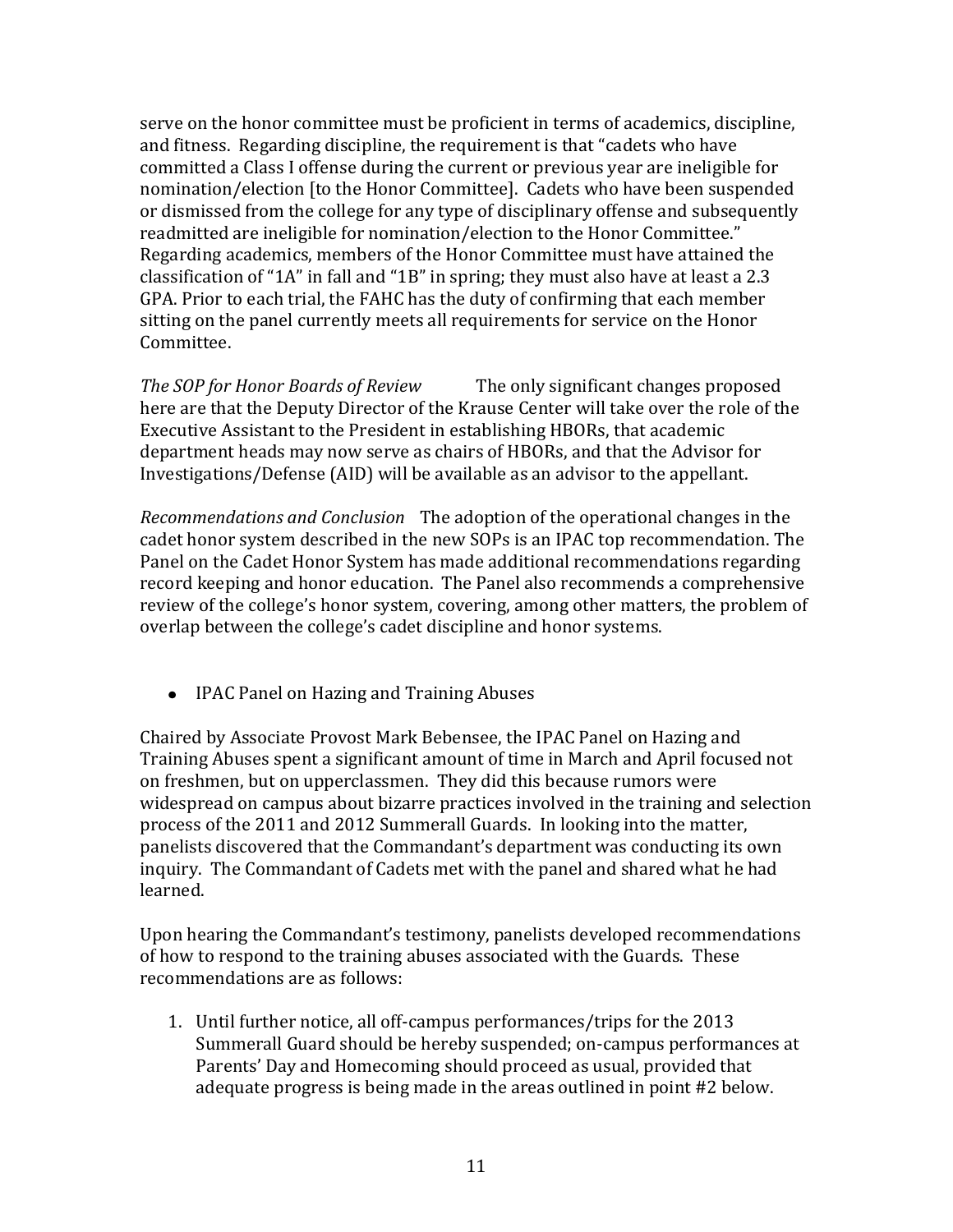The resumption of off-campus performances should be considered only after the activities in point #2 below have been accomplished.

- 2. Working with a select group of faculty, staff, and alumni the following activities should be conducted.
	- a. Redefine the mission and culture of the SG…represent the "best of The Citadel…professionalism."
	- b. Redefine the selection process using only objective criteria to include Physical fitness, Drill proficiency, Conduct proficiency, Military proficiency, and Academic proficiency.
	- c. Eliminate all servitude ("roaching").
	- d. Define the training period, training activities, and training supervision.
	- e. Redefine the governance model to be a command and control model as follows: President, Commandant, OIC (direct report to Commandant), Cadet Commander. [Note Officer in Charge (OIC) rather than "Advisor."]
	- f. Establish accountability within this command and control model.
- 3. Provided that these activities are completed during AY 2012/13, select and train the 2013/14 SG.

The Panel made these recommendations to President Rosa at the 14 May IPAC briefing.

Subsequent to the briefing, Professor Bebensee represented IPAC in a Working Group that the Commandant had called together to develop a "Summerall Guards Transformation Plan." The outcome of this Transformation Plan has, as of this writing (17 August 2012), not yet been announced.

After considering the Summerall Guards problem, the Panel turned its attention to fourth-class training abuses and did so "by looking at the three major studies of that system which the institution had conducted since 1968." Panelists noted that the three studies—the Whitmire Report (1968), the Mood Report (1980), and the Lane Report (1991)—share many of the same findings. The Panel report, available here as Appendix 4, contains a detailed summary of each of these major reports.

*Recommendations and Conclusion* The adoption of recommended operational changes for the Summerall Guards is an IPAC top recommendation. The Panel also has made a series of recommendations regarding the fourth class system based both upon the common findings of the three major studies and upon the lengthy experience of the panelists in working with fourth-classmen. Among these recommendations is one to consider the "scrambling" of company assignments, another to consider shortening the duration of knob training, and another to consider the rotation of rank during the school year. All of the recommendations are listed in the Panel's full report in Appendix 4 and in the list of recommendations in Appendix 1.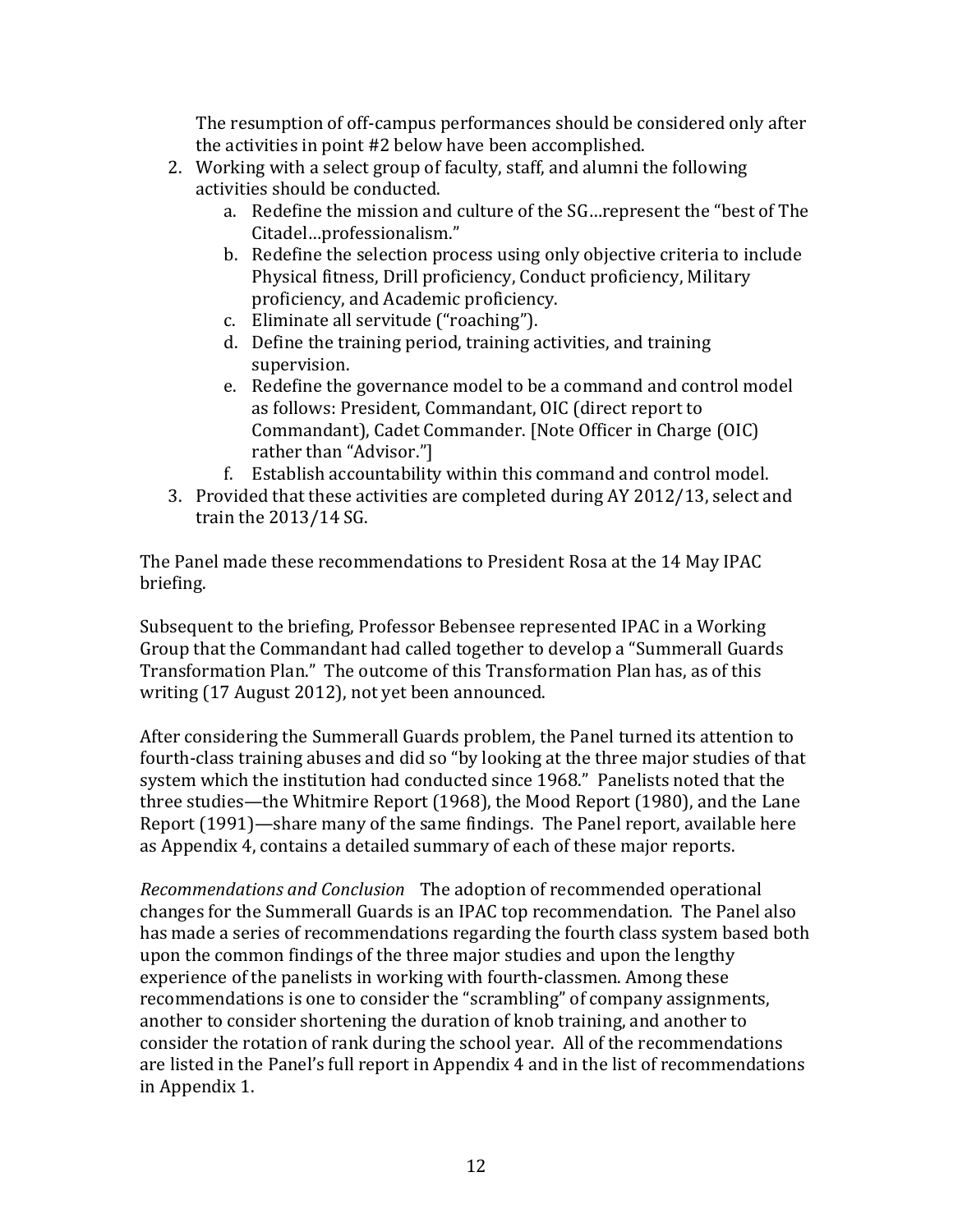IPAC Panel on Alcohol and Substance Abuse

Chaired by Dr. Jane Warner, Director of the Academic Support Center, this panel studied official policies and survey data as well as applicable federal and state laws and alcohol and drug policies from other institutions.

The Citadel has a zero tolerance policy for illegal drugs. The zero tolerance policy is enforced through the random testing of the cadet corps for illegal drugs. During the 2011-12 academic year, the Commandant's department reported 13 expulsions, one dismissal, and one suspension for drug-related offenses.

Data from the Fall 2011 CORE Institute Alcohol and Drug Survey indicate that Citadel cadets report significantly lower rates of marijuana usage than their peers— 11.2% for cadets vs. 31.2% for members of their peer group. The Citadel's random drug testing is working to keep this number low; 45.8% of respondents within the corps who had "used illegal drugs in the past reported that The Citadel's random drug testing deterred them from using" them currently.

Survey results indicate that alcohol abuse is substantially more prevalent among cadets than is drug abuse. The Citadel has administered the CORE survey nine times—twice to freshmen only and seven times to the corps as a whole. Cadets have consistently reported higher incidence of annual alcohol usage than have their national reference group peers, although the gap between the cadets and their peers has narrowed in the last two administrations of the survey. In the Fall 2011 administration of the survey, 51% of the cadet respondents reported binge drinking in the previous two weeks and 60% reported underage consumption in the past thirty days.\*

The Panel found that The Citadel "is making a significant effort" in combating alcohol abuse. The Commandant's department punishes violations of college policies and regulations. The predominant alcohol-related offense is possession of alcohol on campus; among other alcohol-related offenses that have been punished in the past three years are "hazing," "major violation of the fourth-class system," "gross poor judgment," and "bringing discredit to The Citadel." The Citadel Counseling Center reported that in the 2010-11 academic year 104 cadets sought counseling regarding alcohol-related issues; 89 of these were mandatory referrals based on an alcohol-related violation of school rules.

 $\overline{\phantom{a}}$ 

<sup>\*</sup> It is worth noting here that the IPAC Discipline Panel heard some troubling testimony about the impact of binge drinking on the cadets. In interviews with night OC's, one of the panelists was told that alcohol abuse was the single most pressing discipline issue. One OC told the panelist that his basic rule was that, if a cadet came to the barracks gate drunk but could walk and say his or her name, he would let the cadet enter; if not, he would make the cadet go to the infirmary.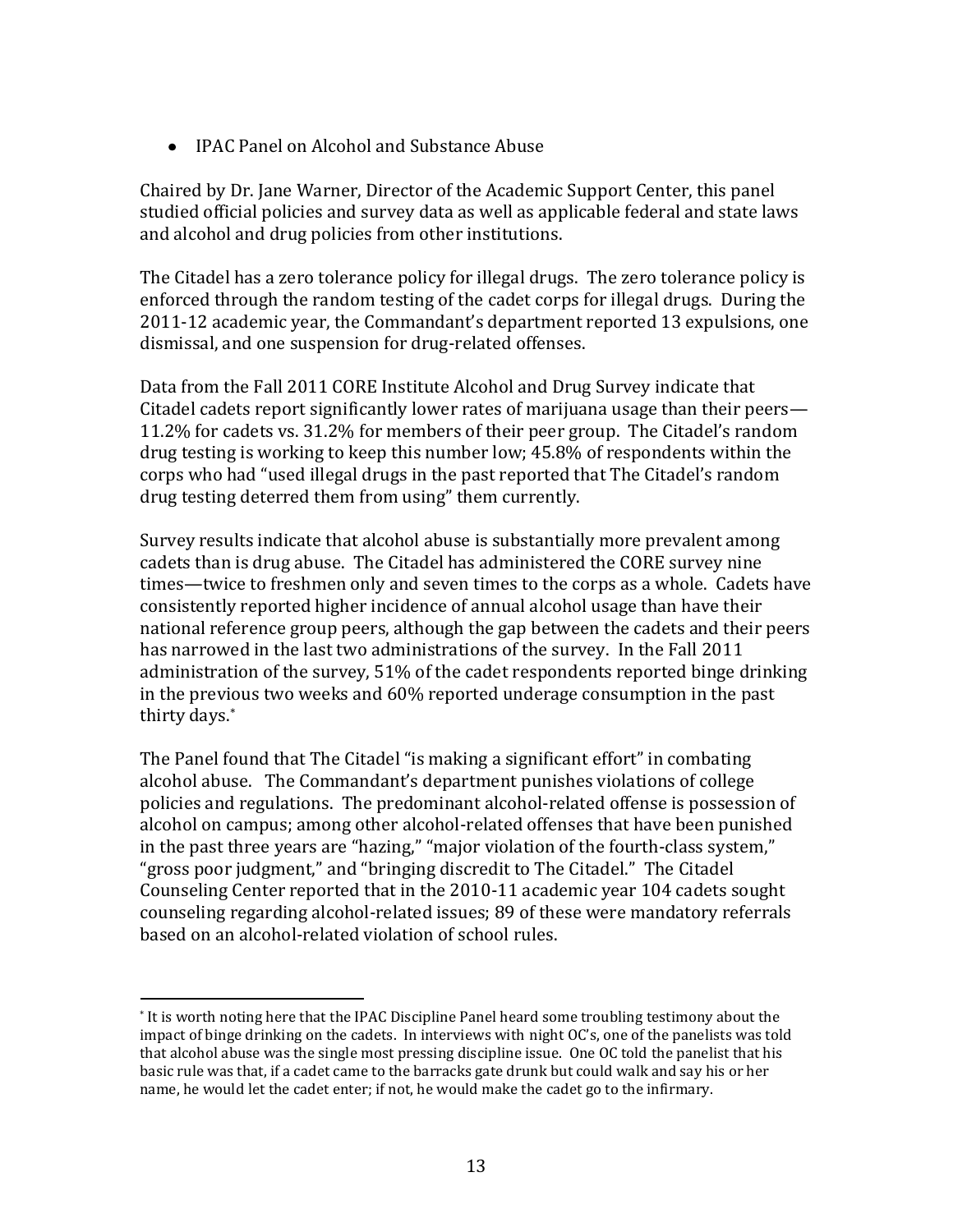TAC officers play an important part of the college's education and enforcement program regarding alcohol and illegal drugs. Not only do the TACs enforce the college's rules, but they also educate the students by presenting The Citadel's policies and rules to the cadets of all four classes in the "Rules of the Road" components of the Leader Education Program. The TACs are also well placed to encourage cadets "to seek counseling or self-help programs both on and off campus before disciplinary actions are required." One must note, however, that the TACs are not usually present on campus when cadets come into the barracks after a night of drinking.

*Recommendations and Conclusion* The severity of the problem of alcohol abuse on campus has led the Panel to recommend that The Citadel establish an office to provide a comprehensive alcohol and substance abuse program for The Citadel and that "staff for this office be hired from outside The Citadel." This is an IPAC top recommendation. The full Panel report is available as Appendix 5.

IPAC Panel on Sexual Assault and Harassment and Gender and Racial Bias

Chaired by Professor Julie Lipovsky of the Psychology Department, this panel studied official policies and survey data. They also conducted interviews and considered best practices.

*Youth-Related Programs* The Panel found that, although The Citadel has taken many steps to prevent the sexual abuse of minors, there is no coherent approach to the problem. The Panel report, available here as Appendix 6, indicates that many people on campus … have contact with minor children. Many of these people likely are unaware of and unskilled in behaviors that are protective of children. No one person with an expertise in child protection oversees programs involving children, and no one policy covers all aspects of this area.

To remedy this lack of oversight, the Panel recommends two steps:

- first, the institution should hire someone to "coordinate training, background screenings, policy development and compliance related to child protection"
- second, the institution should engage "an outside consultant with expertise in child sexual assault … to examine and consolidate our policies in this area as well as to advise the institution about ways to improve its proactive stance towards child sexual assault." The Panel strongly believes that an external, rather than internal, review is necessary.

To enhance the safety of minors who come on campus, the Panel also believes that employees, campus residents, students and volunteers should receive Darkness to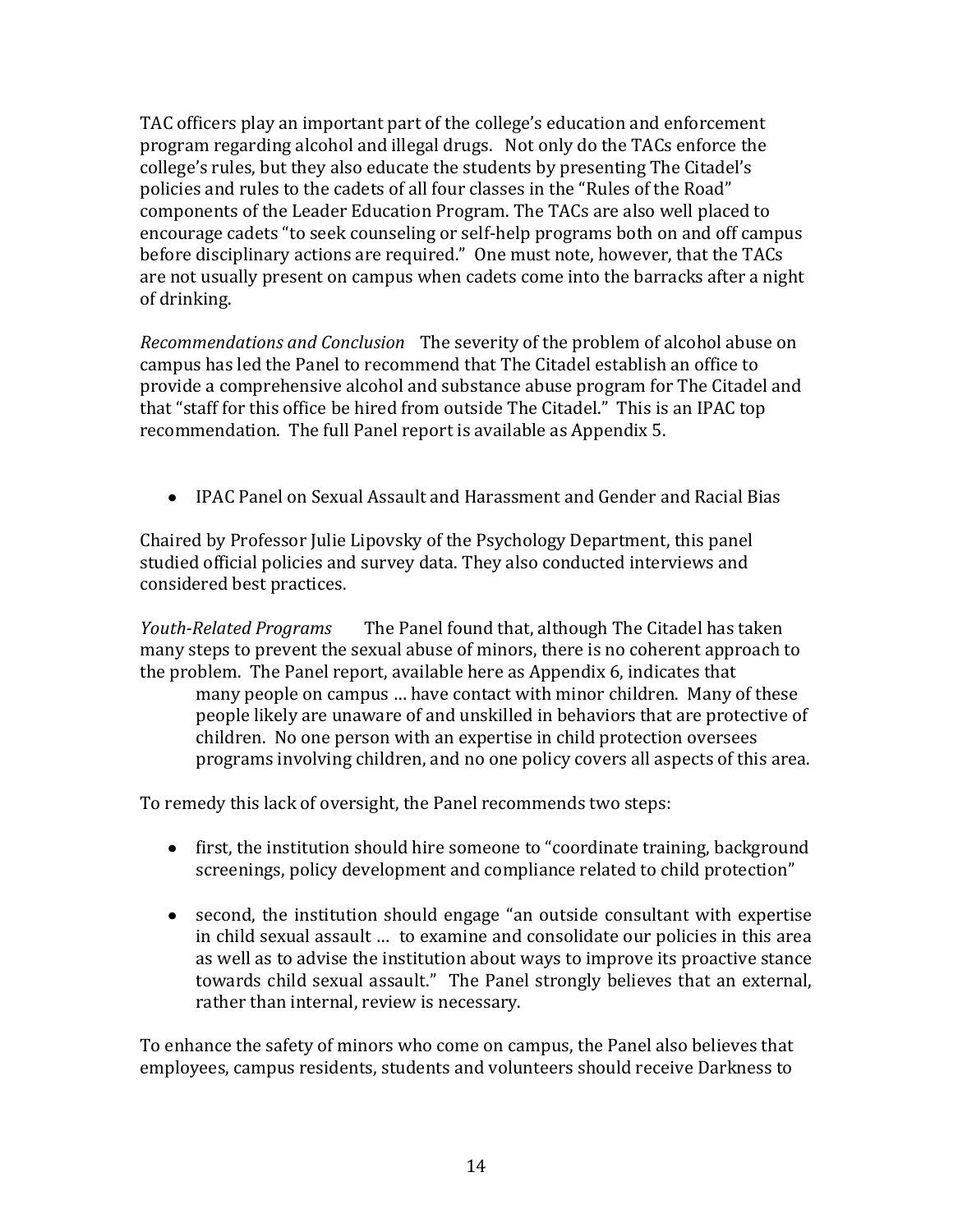Light *Stewards of Children* training. These individuals should also be required to have SLED background checks.

Currently any organization or group that wants to use Citadel facilities for a program involving youth is required to complete the "Activities Involving Children Approval Form"—commonly called the "Camp Packet." A completed form circulates from office to office on campus acquiring signatures. Each person whose signature is required examines the form from his or her own departmental perspective, but it is unclear if one person ever looks at the completed form from an over-all Citadel perspective. As the report indicates, "if everyone has partial responsibility, no one has full responsibility."

To correct the lack of oversight with the "camp packets," the Panel recommends that one person should have final approval of each packet and that the packet itself should require information from the applicant organization that would enhance child protection.

*Sexual Assault* When examined from a best practices perspective, The Citadel is doing an excellent job in addressing the problem of sexual assault. The Panel report indicates that "Janet Shealy, the director of C.A.R.E. (Cadet Advocacy, Response, and Education) has worked with others on campus to develop and implement programs designed to educate people about sexual assault, prevent the occurrence of sexual assault, and respond effectively in the case of a sexual assault incident."

Statistics on sexual assault show roughly seven reports over a twelve-month reporting period. This number has increased slightly over the past six years, but the best professional judgment is that such a slight increase is more likely to reflect an improvement in reporting rather than an actual increase in events.

Although there seems to have been progress in the reporting of sexual assaults, significant challenges remain. Panelists heard testimony that "cadets of both sexes in some companies have reported they have been discouraged from reporting incidents of sexual assault" because "what happens in the company should stay in the company." Panelists also heard of a significant amount of resistance to the college's efforts to provide education on sexual assault. Evidently "cadets do not all take the education sessions seriously," thereby creating a hostile environment. As the report notes, "policies can only go so far when the environment fosters secrecy and the culture among cadets minimizes the problem."

*Sexual Harassment* As is the case with sexual assault, The Citadel seems to be following best practices in developing programs and policies responding to sexual harassment.

Emma Bennett-Williams, the college's Chief Diversity Officer, is responsible for sexual harassment education and response regarding employees. Ms. Bennett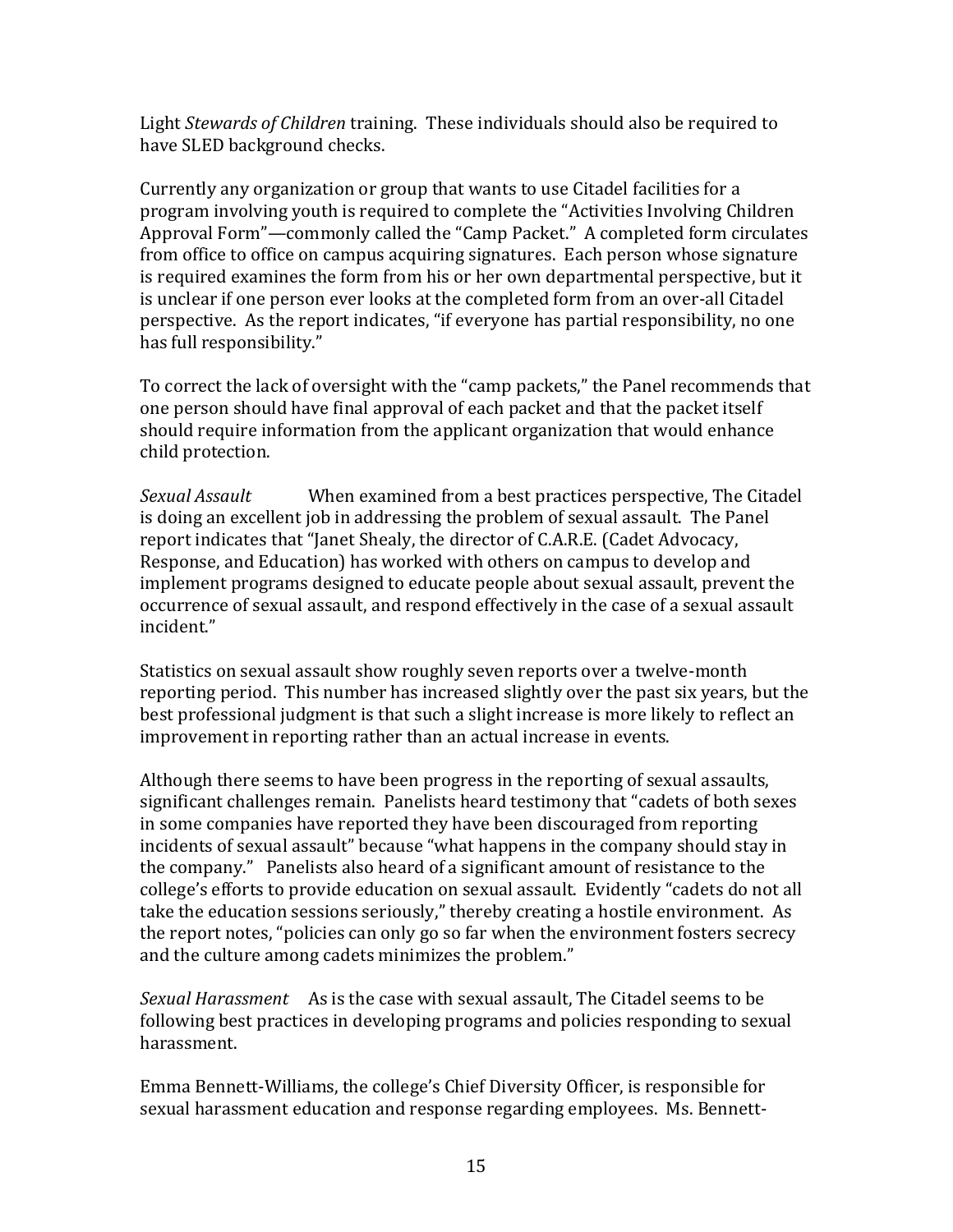Williams reports that there have been only a few complaints concerning employees in the past several years.

In contrast to the situation with employees, the situation with female cadets seems significantly more serious. Despite efforts to address the problem that are based on best practices, several knowledgeable sources on campus told the Panel that it seemed to them that most, if not all, women cadets experienced some form of harassment. While some of the harassment is the typical sexual harassment found at other institutions, some of it is what would be more accurately termed "gender based" and is tied to a lingering resistance to having women in the Corps of Cadets. That is, women in the corps are being harassed because they are women. The 2011 Social Climate survey of cadets indicated that 45% of male cadets believe that women do not belong in the corps.†

<span id="page-15-0"></span>To go along with this hostility towards women in the corps is a corresponding sense among many male cadets (nearly 43%) that women cannot be effective leaders. A particularly disturbing element of the survey data is that, while most male freshmen cadets hold positive views regarding the leadership of women, "the percentage of cadets who do so decreases over the next three years. Thus, upper-level cadets are, in effect, teaching younger cadets to disrespect women." There is also the sense that "embarrassing and disrespectful behavior" observed from some alumni towards women cadets has contributed to the development of negative attitudes in cadets.

The Panel is concerned that the college has not provided enough positive examples of the leadership abilities of women to counter this negative impression. For example, only one of the fourteen Greater Issues speakers in the past five years has been a woman. There are currently only two female tactical officers, the senior leadership within all of the ROTC detachments is male, and there are not even pictures of women on any of the ROTC department websites. Within the corps, women tend to be overrepresented in some leadership areas, such as Human Affairs, but nearly absent in others, "particularly those at the company and battalion levels, as well as within the Honor Court." There are few female administrators, few female faculty members (particularly in the rank of full professor), and few senior staff members.

Adding to concerns about the lack of women in leadership positions on campus is the relative lack of visible programs that address women's leadership or highlight successful women. There is focus on this issue within academic and LDRS coursework, the military programs, specialized groups (e.g., Women Actively Seeking Achievement), and through occasional speakers in a variety of

l

<sup>†</sup> Nighttime observations of the battalions conducted by members of the IPAC Panel on Discipline uncovere[d an obvious instance of this hostility.](#page-22-0) Under the label "Wall of Shame" on a door in one of the battalions was a cartoon showing a silhouette of a pony-tailed head wearing a cadet shako with the universal sign of a slash across it. See the picture on p. 24 of this text.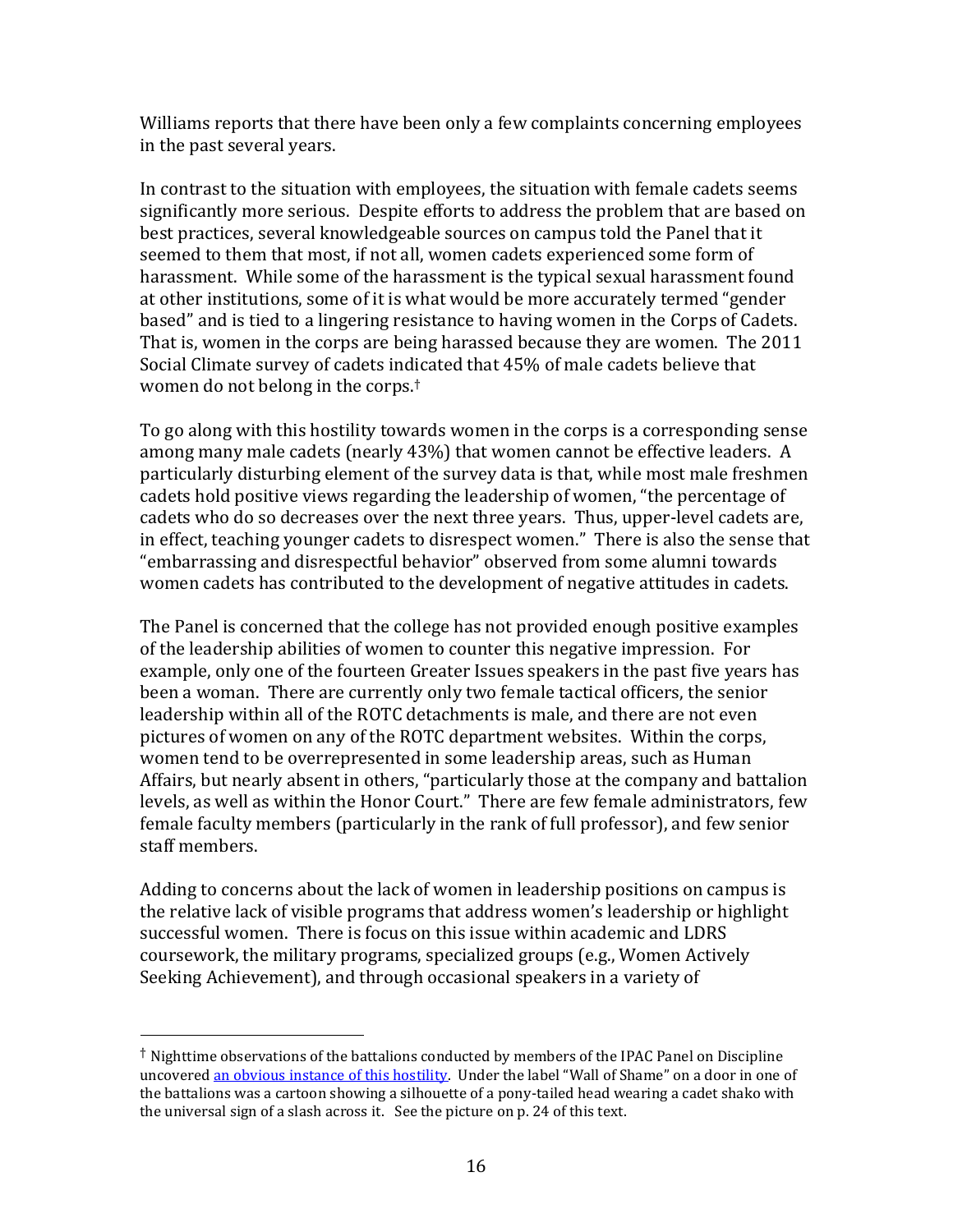contexts. However, this focus is not readily apparent beyond these venues, nor is it integrated across the campus.

*Diversity of Employees and Students* The Panel report notes that "The Citadel historically has been made up of a homogeneous faculty, staff, and student body" and that the institution's efforts to change that status quo have not succeeded.

Regarding workforce diversity, in the required 2012 South Carolina Human Affairs Committee Report to the General Assembly the institution states that "not only has The Citadel consistently failed to effectively utilize females and minorities in employment but for the past ten years, The Citadel has also failed to attain a minimum of 70% of its affirmative action goals." No other state agency has such a prolonged history of failure in regard to affirmative action goals.

Despite this history of failure, The Citadel has continued to use "the same recruitment approaches to attract minority and women faculty and staff that have always been used." The Panel believes that a new approach is essential, an approach developed with outside consultation and that is "specific to the characteristics and needs of The Citadel."

The difficulties associated recruiting a more diverse workforce are present also in recruiting a more diverse cadet corps. Over the past five years the percentage of women cadets has remained stable at between 5.8 and 6.5 while the percentage of African American cadets has risen slightly from 6.8 to 8.4.

The Panel report maintains that "The Citadel continues to operate with unsuccessful policies and procedures despite little change in the percentage of women and African Americans enrolled each fall. " For instance, alumni volunteers conduct some recruitment activities for the cadet corps. But of the eighty or so volunteers, it is estimated that only eight are African American and only three are women.

It has been argued that until we have a cadet corps with a population of about 15% women, we will "continue to struggle with issues of sexual harassment." Given the dangers of the status quo to our institutional mission, it is imperative that we change what we are doing. The institution might, for instance, expand into new academic majors as a way of attracting more women students. But the Panel believes that, in order to make the essential changes, the institution needs a new plan, one developed with outside consultation and specific to our distinct institutional needs.

*Gender and Racial Bias* Given the complexity of the issues already described, the Panel was not able to explore other problem areas in any kind of depth. Panelists believe, however, that "many of the same problems/concerns may arise in relation to the climate with respect to race, Corps Squad, and other areas of diversity broadly defined (people with disabilities, international students, and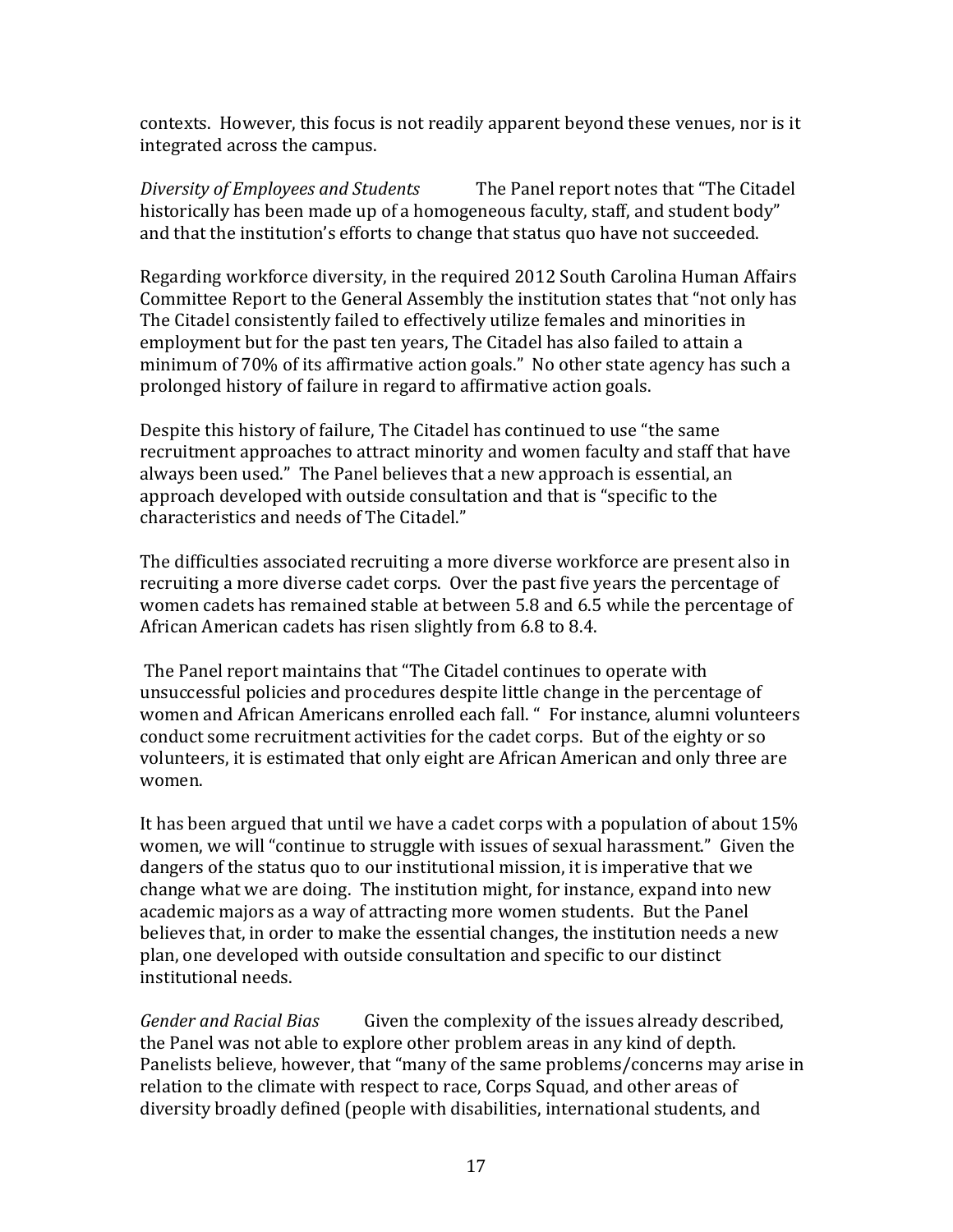people in the GLBT community)." In recent months, the college has sponsored training of faculty and staff members by the National Coalition Building Institute (NCBI). Further NCBI training of personnel throughout the college would help improve the institutional climate regarding diversity.

*Recommendations and Conclusion* Here at the conclusion of the panel phase of the IPAC process, it is safe to say that the matters dealt with in this Panel report have clearly been revealed as the most pressing of all those facing The Citadel. A measure of this is that four of IPAC's top recommendations have to do with this area:

- Implement mandatory background checks and training programs for employees, students, and volunteers involved with youth programs
- Modify, consolidate and promulgate policies and procedures regarding protection of youth
- Develop and implement a new plan to diversify the workforce and student body
- Develop and implement a workable plan to address the hostile environment that exists with regard to women in the Corps of Cadets.

The Panel has made numerous other recommendations and provided suggested resources to address the above issues. These are given in the report itself, which is Appendix 6, and are listed in Appendix 1.

IPAC Panel on Campus Security and Student and Employee Welfare and Morale

Chaired by James Grigg, the Director of Physical Plant Operations and Resident Engineer, this panel investigated a wide range of issues having to do with campus security and welfare by conducting interviews and consulting published documents and surveys, particularly the 2012 Faculty/Staff Social Climate Survey and The Citadel Senior Experience and Social Climate surveys of cadets. Panelists also met with Faculty Council and with members of the Graduate Students Council.

*Weapons Security* The threat of a school shooting came up repeatedly in interviews conducted during the IPAC process. Public Safety does conduct regular training on what to do in response to a shooting, and they have coordinated plans of action with the Charleston Police Department. But there is widespread concern about the lack of weapons security on campus, both in regard to the M-14s issued to cadets and to personal weapons.

The M-14s are federal property and have been issued to The Citadel by the United States Army Cadet Command of Fort Monroe, Virginia. The 2008 Memorandum of Agreement between The Citadel and Cadet Command notes that the rifles "are not de-militarized" and that "although firing pins and selector switches have been removed…a resourceful cadet could purchase a firing pin and selector switch from a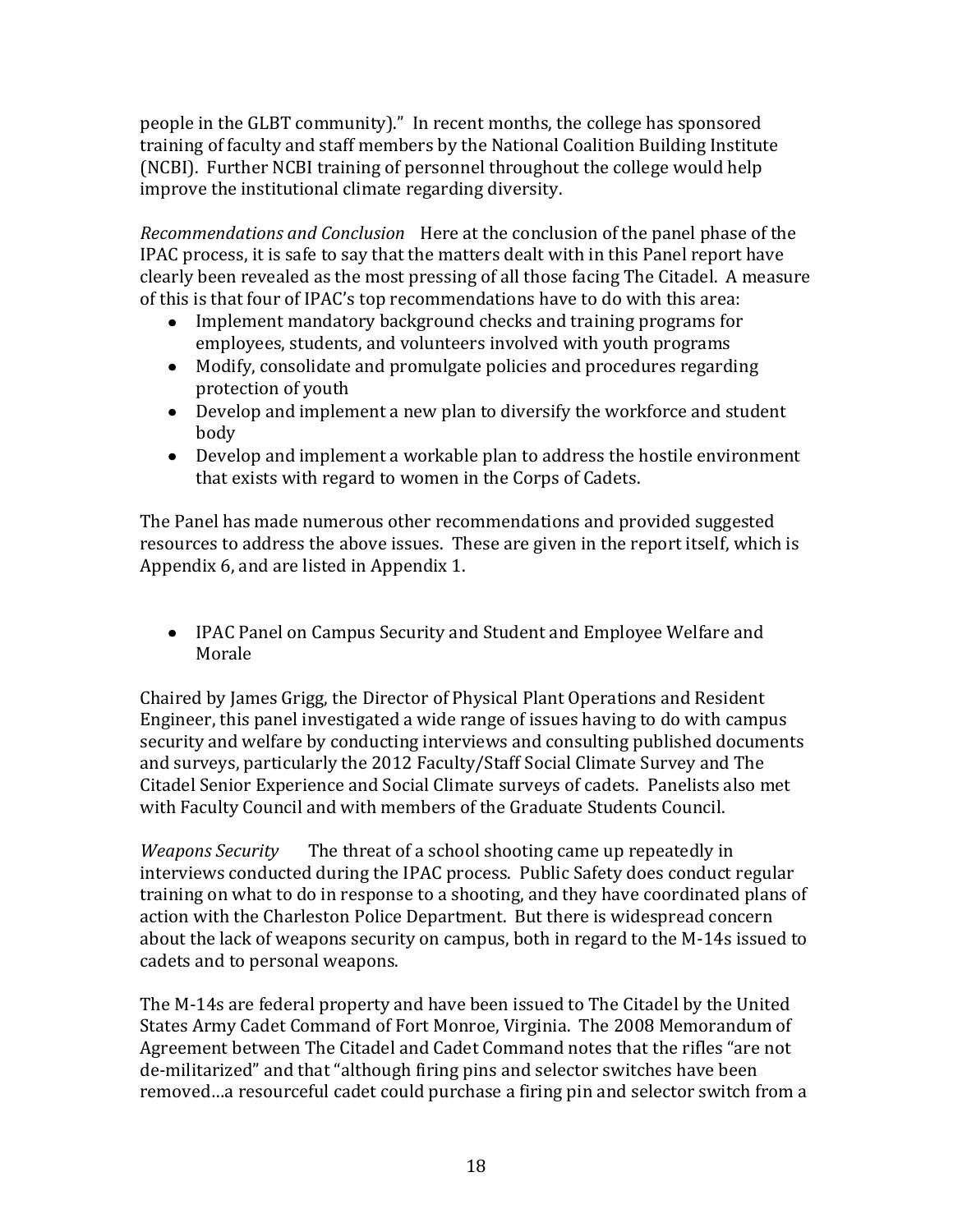local gunsmith or gun show and restore the weapon to full mission capable status." Citadel Public Safety officers, the College Armorer, and others knowledgeable about the M-14 do confirm that a rifle could easily be made operational quickly and for less than \$100.

The Citadel stores the M-14s in the same way as they do at the United States Military Academy. When the cadets are on furlough, the M-14s are locked in a secure armory. When school is in session, the rifles are issued to the cadets who are responsible for keeping them secure. When not in use, each rifle is supposed to be behind two locks—the lock on the rifle rack in the cadet barracks room and the lock on the barracks room door itself.

Despite regulations to the contrary, Citadel traditions strongly discourage cadets from locking their room doors. It is therefore not uncommon for some, if not most, of the rifles to be relatively unsecured for long stretches of each day.

From all that the Panel learned, it seems quite easy to make an M-14 functional but very difficult for the college to keep it adequately secure. This set of circumstances is, therefore, a significant risk to The Citadel.

Nor are the M-14s the only cause of concern regarding weapons security. College regulations allow cadets to bring their privately owned firearms onto campus, so long as they check them with Public Safety and store them in the college armory. Firearms have, however, been found in cadet rooms and vehicles, and there is a suspicion that some may be in the Central Supply warehouse cadet storage area. Moreover, there seems to be no college policy regarding whether faculty, staff, or visitors may bring weapons onto campus.

*Disaster Preparedness* As a state agency, The Citadel takes part in the South Carolina Emergency Operations Plan, "an all-hazard plan developed for use by state government departments and agencies to ensure a coordinated and effective response to natural, technological, or man-made disasters that may occur in South Carolina." The Citadel also has an Emergency Response Plan, a Crisis Management Plan, and plans for hurricanes and influenza pandemics. Citadel personnel train for emergencies according to a schedule put in place in an Annual Exercise Program for Safety, Security, and Public Safety.

Although we have sound plans for dealing with emergencies, there is a sense that these plans are not as well known as they should be.

*Faculty and Staff Morale* The 2012 Faculty/Staff Social Climate Survey was administered in March and April of 2012, the same months that the IPAC Panels were doing the bulk of their work and a time of great upset on campus following the revelations about Skip ReVille. The 2009 survey was administered at a time that the institution was dealing with significant state budget reductions.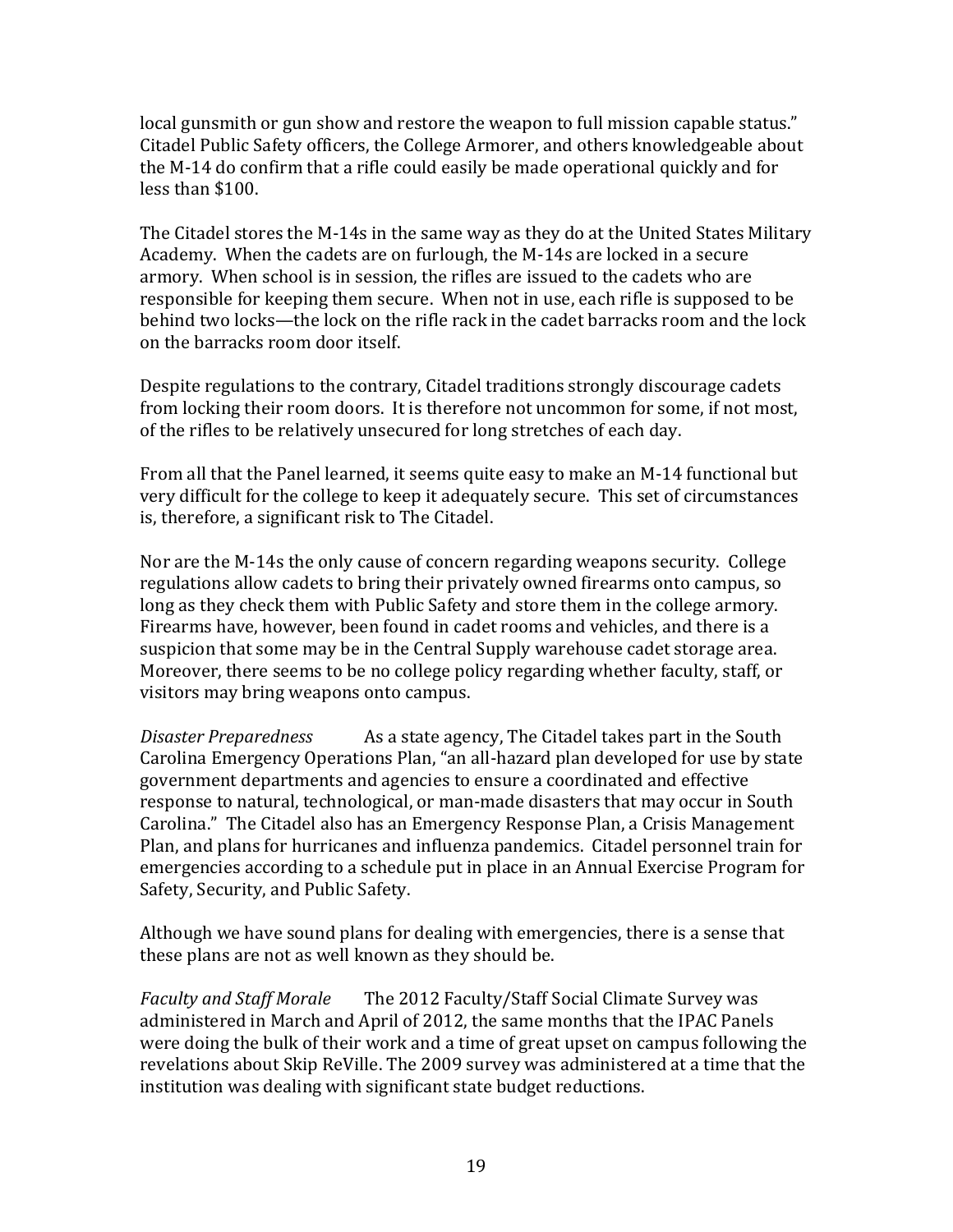The 2012 results differ substantially from the results of an administration of this survey in 2009. The difference is most obvious in the responses from the faculty because the faculty response rate of slightly more than 38% is more than double the staff response rate (18%).

For the faculty, 54 of 55 items on the survey have lower results in 2012 than in 2009. Among the most significant declines are those items having to do with the institution's senior leadership. For example, the item "this institution is well run" fell from an agreement rate of 65% to 41%. Similar declines occurred in the following areas; (1) providing a clear directions for the future, (2) knowledge, skills and experience necessary for institutional success, (3) showing a genuine interest in the well-being of employees, (4) communicating openly about important matters, (5) modeling institutional values, and (6) believing senior leadership.

These survey results suggest that there has been a significant decline in the trust and confidence that faculty place in the senior administration of the institution. This is a critical issue because, as Stephen Covey explains in his 2006 book entitled *The Speed of Trust*, trust is the "life-blood" of an organization.

One significant disappointment of the 2012 survey is that it indicates that changes that had been prompted by the 2009 survey have not really borne fruit. The institution had seen room for improvement based on the 2009 results. That survey had been administered on the heels of the economic collapse of 2008, when Citadel employees were dealing with budget cuts and, in some staff areas, even facing the prospect of reductions-in-force. To increase communications regarding these issues, the college's senior administration began a series of "town hall meetings," where employees were given the opportunity to raise concerns.

The Panel has made several suggestions in its report regarding ways to improve the town hall meetings and further communications between faculty, staff, and the senior administration. In order to gain a better understanding of these survey data, IPAC recommends that follow-up studies be conducted using independent, nonadministrative facilitators as focus groups leaders. This is particularly needed due to the very different environments which existed when these surveys were conducted. Finally, it should be noted that simply increasing communications will not fully address this issue.

Given the seriousness of the issue, IPAC as a whole has added the following to its list of top recommendations: "To strengthen the trust between students, faculty, and staff that is essential for The Citadel to achieve its mission, the College's administration must enhance communications and the decision making processes within the institution. Above all, The Citadel must ensure that its actions are consistent with its communications."

*Student Morale* Panelists looked at results from the Cadet Social Climate surveys and the Citadel Senior Experience surveys. The Social Climate survey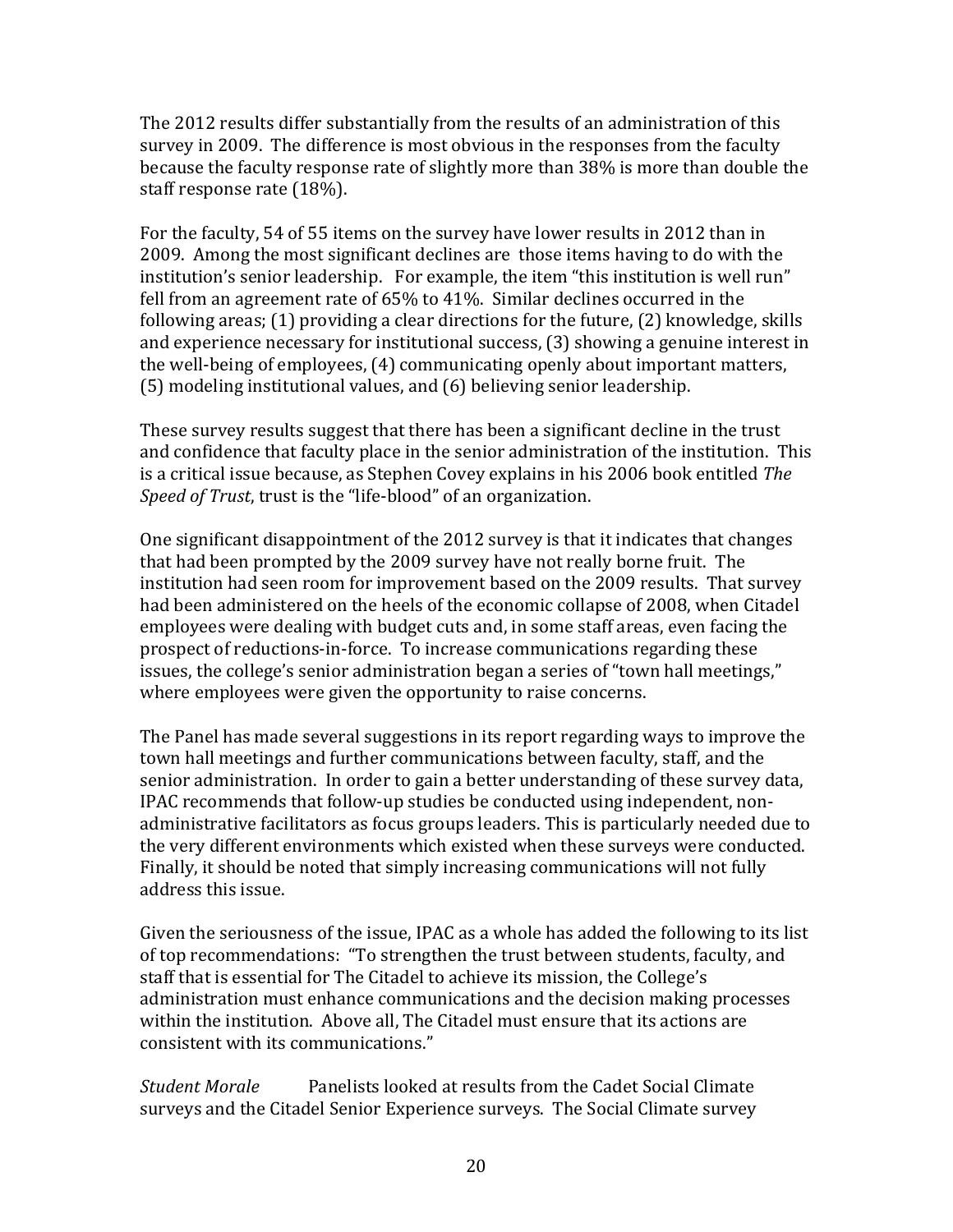measures attitudes on gender and race, among other issues; the Senior Experience survey contains questions on the college's programs and on the students' career plans.

What was particularly striking about the survey data is the relative lack of change in responses from year to year. Despite all that has changed in the last ten years with expanded leadership development programs and Values and Respect training, the Social Climate surveys suggest that attitudes within the corps have remained more or less constant. The consistently expressed views suggest that "the culture and traditions of the Corps overwhelm the changes to maintain the status quo."

As a way of exploring attitudes held by CGC students, a panel member met with some members of the CGC student government. These individuals made a number of interesting suggestions about how to improve the CGC student experience. For instance, they pointed out that many graduate students think that required courses in their programs are not offered often enough so that they end up having to delay the completion of their degrees. They also stressed the need for a physical space for graduate students, a place where they could relax between classes, buy food in the evening, and basically just get to know each other in an informal setting.

*Recommendations and Conclusion* Two of the IPAC top recommendations come from this Panel—"Improve weapons security on campus (M14s & personal weapons)" and "Lock doors on all cadet rooms in the barracks." The Panel has also made a series of other recommendations in its full report, available here as Appendix 7. Regarding disaster preparedness, the Panel recommends centralizing access to all relevant disaster plans and improving training on them. To improve morale, the Panel also recommends some steps that would enhance communication on campus.

# **Section 4: Conclusion**

In response to the charge from President Rosa, IPAC is here presenting its report highlighting significant challenges facing the college. The members of IPAC and its six panels point out these challenges frankly and in an earnest spirit of improving the college's performance of its central mission of educating principled leaders.

Based on the results of the study, the case of Skip ReVille is but one of too many instances in which the institution's realities are at odds with its ideals and values. The report further concludes that the continuation of the status quo in these areas of the college's operations poses serious risks to The Citadel. The committee's response has been to recommend a series of bold corrective actions to be instituted immediately. Action on these recommendations should not be delayed.

In addition however, actions of the sort called for in this report must be accompanied by a change of culture within the institution that will maximize the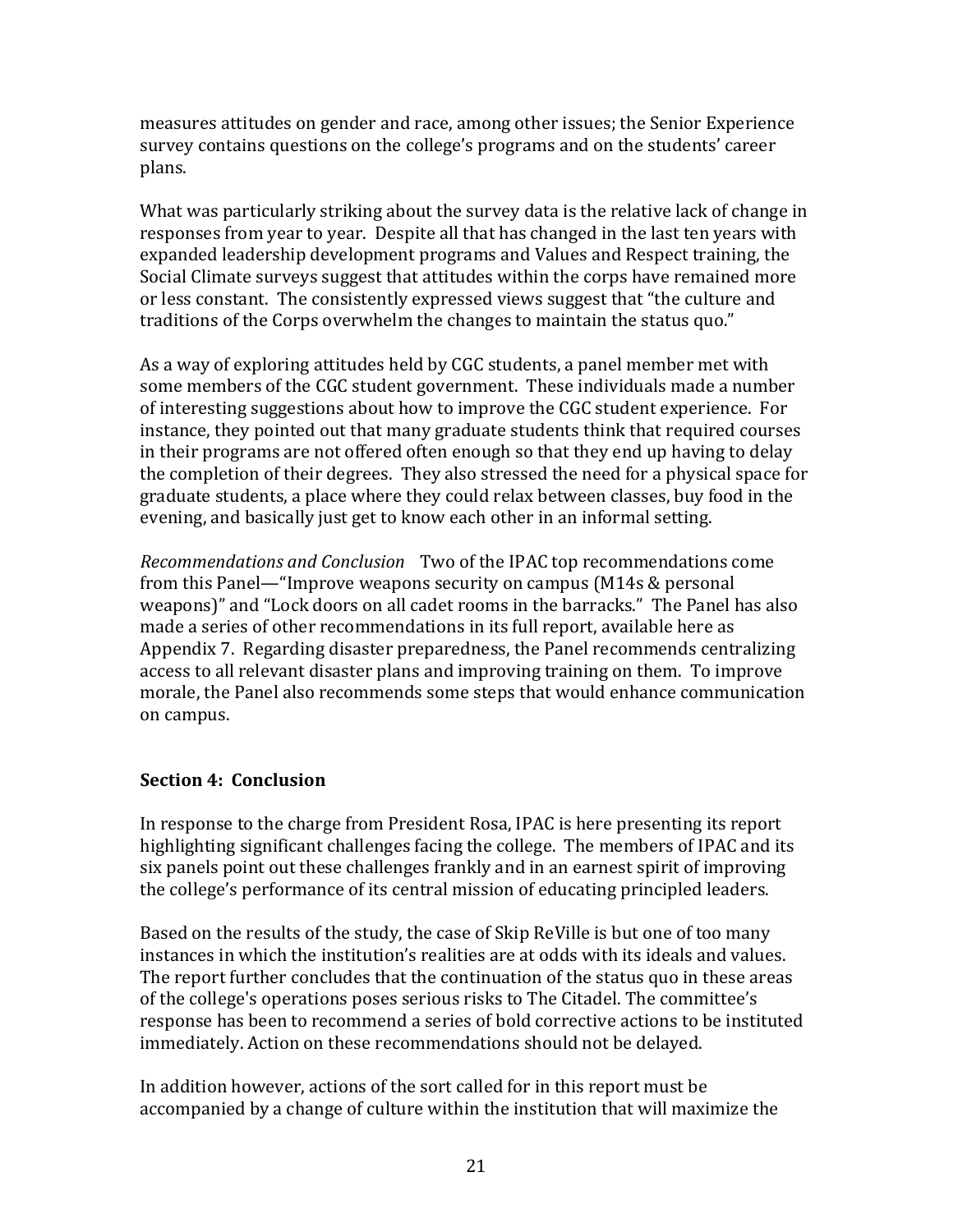possibility that these actions will gain traction and produce long-term results. Implementation and success will require exceptional leadership from the highest levels of the institution.

While there are a number of important recommendations from the panels (see Appendix 1), it is the consensus of IPAC that the following fourteen recommendations must receive first priority and immediate action by the institution. These fourteen critical recommendations are presented here in the context of The Citadel's core values of Honor, Duty, and Respect:

### **HONOR**

To enhance equity and transparency in the cadet honor system, the College must adopt the new Standard Operating Procedures documents on the duties of the Faculty Advisor, on the selection of members of the Honor Committee, and on the structure and function of Honor Boards of Review.

To strengthen the trust between students, faculty, and staff that is essential for The Citadel to achieve its mission, the College's administration must enhance communications and the decision-making processes within the institution. Above all, The Citadel must ensure that its actions are consistent with its communications.

#### **DUTY**

The OC program currently in place is not providing necessary security in the barracks at night. This program must be reexamined and reinvented.

By all reports, cadets are not following regulations about locking their room doors. This is a clear instance of the saying that, without vigilant supervision, "culture eats strategy for breakfast," and it must change.

The College must improve weapons security on campus, in regard both to the federally-owned M-14s and to privately-owned weapons.

The College must address the problems that have arisen regarding the training and selection of the Summerall Guards by adopting a strict and comprehensive operational plan for the Guards.

With documents like the Whitmire Report, the Mood Report, and the Lane Report in mind, the College must take a new, comprehensive look at the fourth-class system, one that considers our knob traditions in light of our core values of HONOR, DUTY, and RESPECT.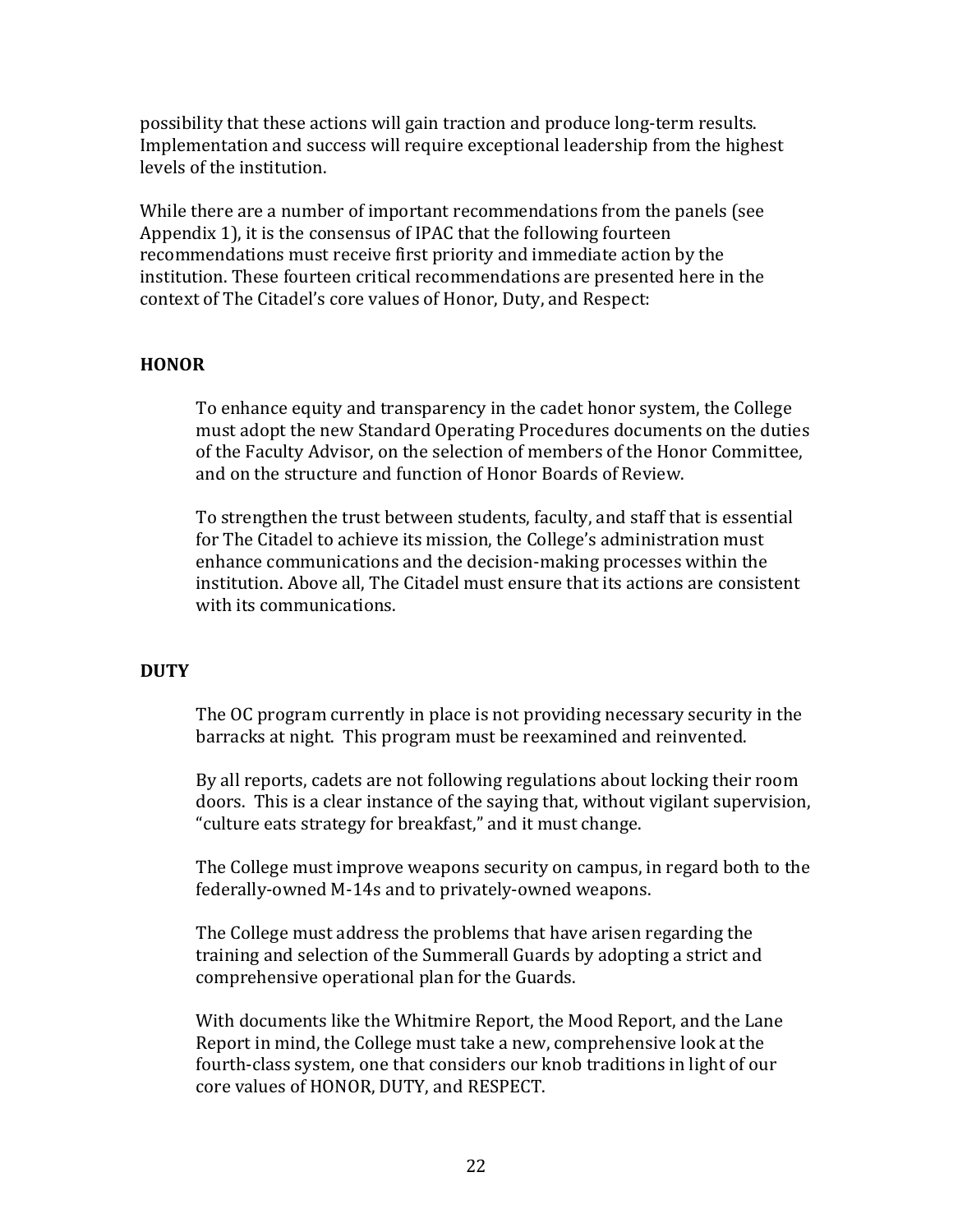Given the seriousness of the problems of binge drinking and underage drinking in the corps, The Citadel must establish a fully staffed office to provide a more robust alcohol and substance abuse program for the college.

The College must modify, consolidate, and promulgate policies and procedures regarding the protection of youth.

The College must implement mandatory background checks and training programs for employees, students, and volunteers involved with youth programs.

The Citadel Experience Integration Team must devise an operational plan governing all sponsorship and mentoring programs on campus.

The College must undertake a major reform of the cadet discipline system, to include the approach and philosophy used for discipline.

#### **RESPECT**

The College must develop and implement a new plan to diversify the workforce and student body.

The College must develop and implement a new plan that combats negative attitudes toward women and builds upon the work of those cadet companies and other entities within The Citadel that have successfully assimilated women.

<span id="page-22-0"></span>This institutional assessment affords The Citadel a critical opportunity to enhance the culture and character of the institution consistent with its core values of Honor, Duty, and Respect. During the course of this assessment, it has become clear that many members of The Citadel community are eager to participate in actions called for in this report. Such an initiative has the potential of building community within the institution as well as strengthening the institution and its reputation as an institution of higher education dedicated to achieving excellence in the education of principled leaders.